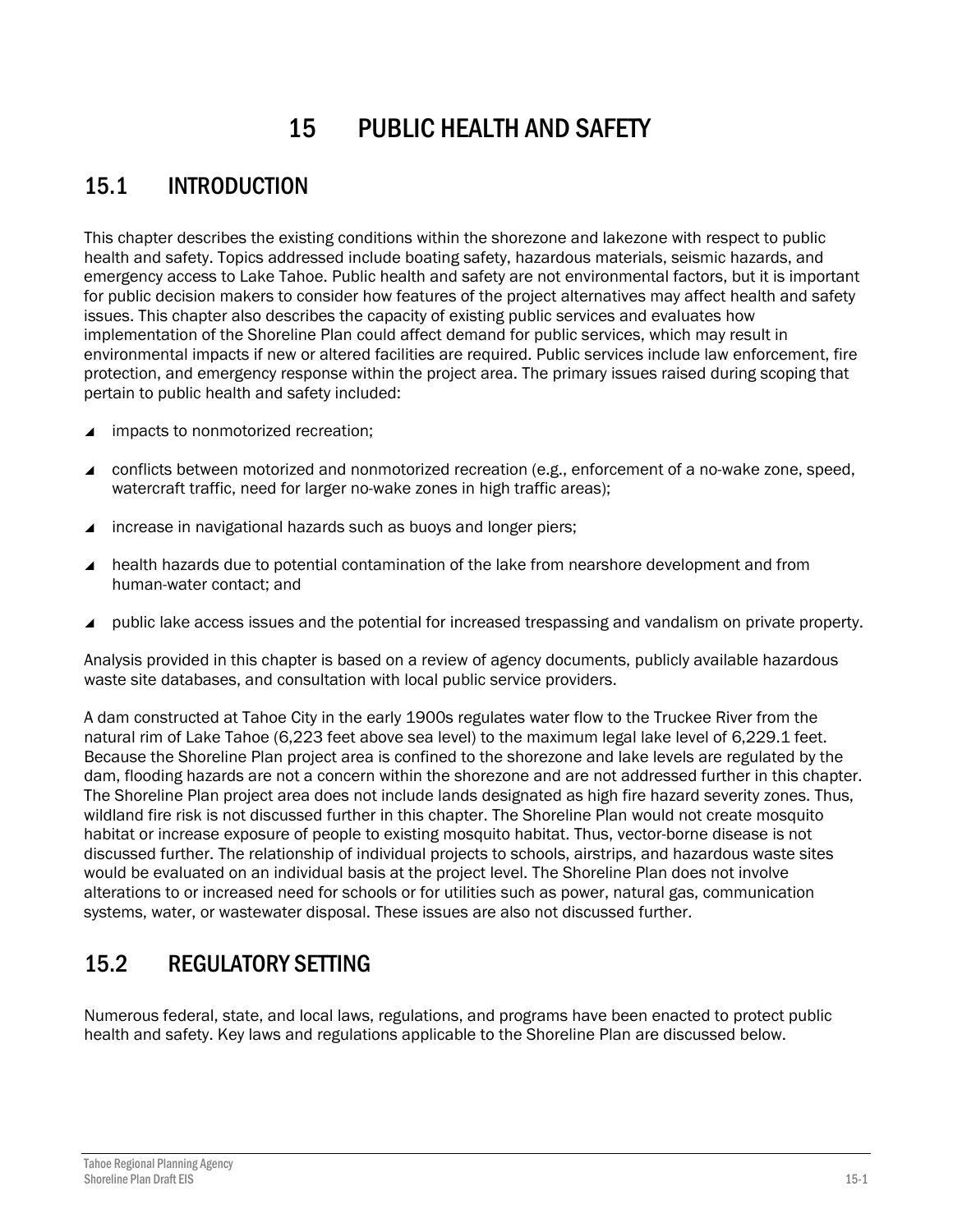# 15.2.1 Federal

## BOATING SAFETY

Section 10 of the Rivers and Harbors Act of 1899 requires that regulated activities conducted below the ordinary high-water elevation of navigable waters of the United States be approved/permitted by the U.S. Army Corps of Engineers (USACE). Regulated activities include the placement/removal of structures, work involving dredging, disposal of dredged material, filling, excavation, or any other disturbance of soils/sediments or modification of a navigable waterway. Lake Tahoe is considered a navigable waterway.

The Federal Boat Safety Act was enacted by Congress in August 1971 and provides authority for the U.S Coast Guard to establish comprehensive boating safety programs, authorizes the establishment of national construction and performance standards for boats and associated equipment and creates a more flexible regulatory authority concerning the use of boats and associated equipment.

The U.S. Code of Federal Regulations (CFR) contains regulations governing the safe operation of boats in Title 33: Navigation and Navigable Waters. This includes regulations about the carriage and use of personal floatation devices (33 CFR 175.11 et seq.), visual distress signals (33 CFR 175.101 et seq.), and proper ventilation systems (33 CFR 175.201).

## WATER QUALITY

The U.S. Environmental Protection Agency (EPA) is the lead federal agency responsible for water quality management. The Federal Water Pollution Control Act of 1977 (33 U.S. Code [USC] 1251 et seq.), commonly referred to as the Clean Water Act (CWA), is the primary federal law that governs and authorizes water quality control activities by EPA, as well as the states. The CWA employs a variety of regulatory and nonregulatory tools to reduce direct pollutant discharges into waterways, finance municipal wastewater treatment facilities, and manage polluted runoff:

- Title 40 of the CFR contains water quality regulations. Section 303 of the CWA requires states to adopt water quality standards for all surface waters of the United States.
- In accordance with Section 404 of the CWA, USACE regulates discharge of dredged or fill material into waters of the United States. Waters of the United States and their lateral limits are defined in Title 33, Part 328.3(a) of the CFR to include navigable waters of the United States, interstate waters, all other waters where the use or degradation or destruction of the waters could affect interstate or foreign commerce, tributaries to any of these waters, and wetlands that meet any of these criteria or that are adjacent to any of these waters or their tributaries. "Fill" is defined as any material that replaces any portion of a water of the United States with dry land or that changes the bottom elevation of any portion of a water of the United States. Any activity resulting in the placement of dredged or fill material within waters of the United States requires a permit from USACE. In accordance with Section 401 of the CWA, projects that apply for a USACE permit for discharge of dredged or fill material must obtain water quality certification from the appropriate regional water quality control board (RWQCB) indicating that the project will uphold state water quality standards.
- Section 402 of the CWA creates the National Pollutant Discharge Elimination System (NPDES) regulatory program. Point sources must obtain a discharge permit from the proper authority (usually a state, sometimes EPA, a tribe, or a territory). NPDES permits cover various industrial and municipal discharges, including industrial activity, and runoff from construction sites disturbing more than 1 acre.
- ▲ Specific requirements for Spill Prevention, Control, and Countermeasure (SPCC) plans were developed as one of the regulations under the CWA. SPCC plans are described in CFR Title 40, Part 112 (Oil Spill Prevention) and are intended to reduce the threat of oil spills to navigable waters of the United States. The site-specific plan must identify the design, control, training, and response requirements of a facility.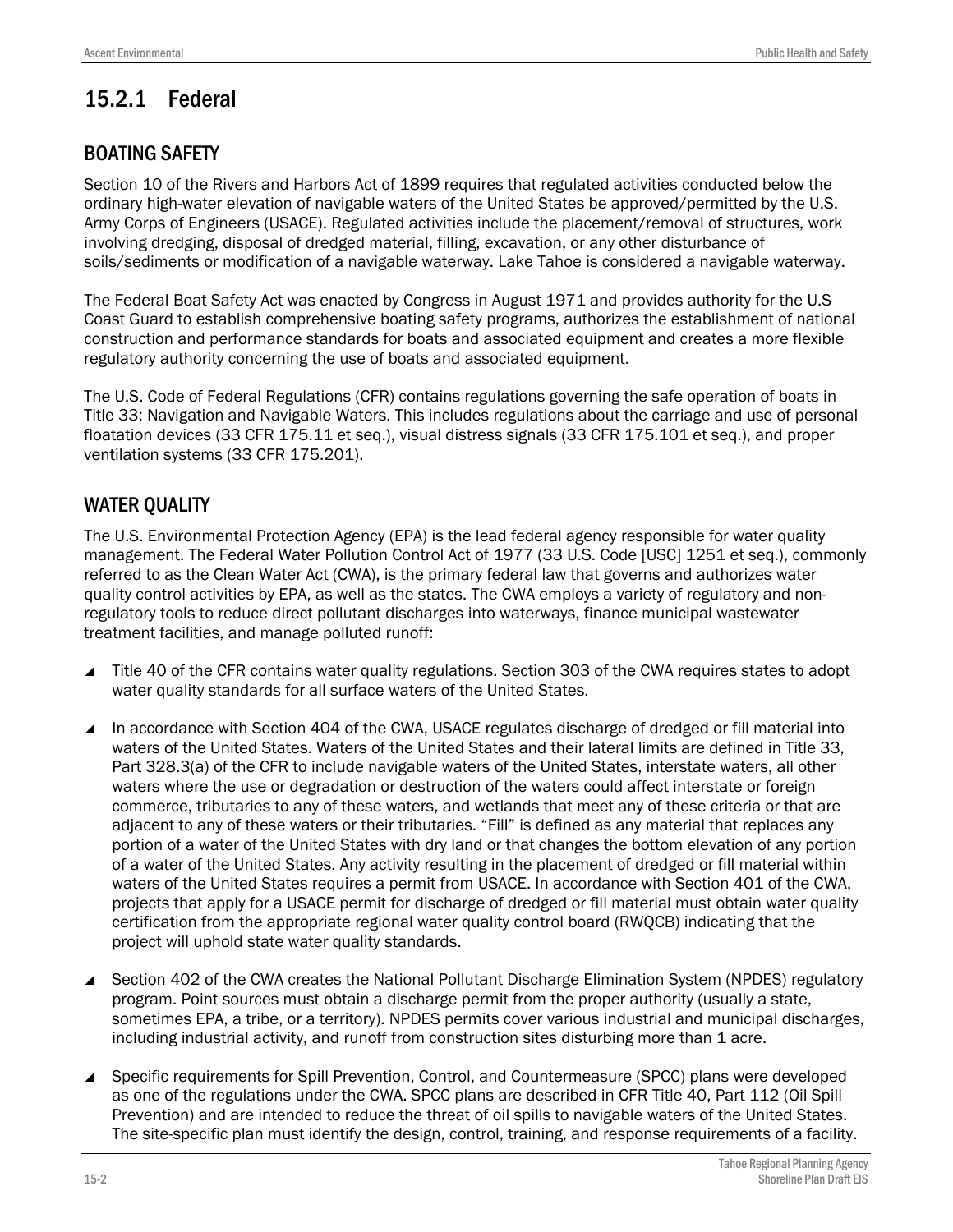A SPCC plan is required for facilities that have an aggregate aboveground storage capacity (counting only total volumes of containers 55 gallons or larger) of oil of more than 1,320 gallons.

## MANAGEMENT OF HAZARDOUS MATERIALS

The U.S. Department of Transportation (USDOT), Office of Hazardous Material Safety, defines "hazard" as a condition, activity, or inherent characteristic of a material that has the potential to cause harm to people, property, or the environment. Exposure to hazardous materials can cause death, serious injury, long-lasting health effects, and damage to buildings, homes, and other property. Federal laws require planning to ensure that hazardous materials are properly handled, used, transported, stored, and disposed of, and if such materials are accidentally released, to prevent or mitigate injury to health or the environment. EPA is the agency primarily responsible for enforcement and implementation of federal laws and regulations pertaining to hazardous materials. Applicable federal regulations pertaining to hazardous materials are primarily contained in CFR Titles 29, 40, and 49. Management of hazardous materials is governed by the following laws:

- The Resource Conservation and Recovery Act of 1976 (42 USC 6901 et seq.) is the law under which EPA regulates hazardous waste from the time the waste is generated until its final disposal ("cradle to grave").
- The Comprehensive Environmental Response, Compensation, and Liability Act of 1980 (also called the Superfund Act or CERCLA) (42 USC 9601 et seq.) gives EPA authority to seek out parties responsible for releases of hazardous substances and ensure their cooperation in site remediation.
- The Superfund Amendments and Reauthorization Act (SARA) of 1986 (Public Law 99-499; 42 USC 116), also known as SARA Title III or the Emergency Planning and Community Right-to-Know Act of 1986 (EPCRA), imposes hazardous materials planning requirements to help protect local communities in the event of accidental release.
- The CFR contains regulations regarding the discharge of fuel, oil, oily wastes, and hazardous substances into navigable waters of the United States (40 CFR 110.3).
- USDOT regulates transport of hazardous materials between states and is responsible for protecting the public from dangers associated with such transport. The federal hazardous materials transportation law (49 USC Section 5101 et seq.; formerly the Hazardous Materials Transportation Act, 49 USC Section 1801 et seq.) is the basic statute regulating transport of hazardous materials in the United States. Hazardous materials regulations are enforced by the Federal Highway Administration, the U.S. Coast Guard, the Federal Railroad Administration, and the Federal Aviation Administration.

### WORKER SAFETY

The Occupational Safety and Health Administration (OSHA) is the federal agency responsible for assuring worker health and safety standards. OSHA has adopted numerous regulations pertaining to worker safety, contained in CFR Title 29. These regulations set standards for safe workplaces and work practices, including standards relating to the handling and use of chemicals identified in the Occupational Safety and Health Act of 1970 (Public Law 91-596, 9 USC 651 et seq.) and for personal protective and life-saving equipment required when working over or near water (29 CFR 1926.106).

# 15.2.2 Tahoe Regional Planning Agency

## **THRESHOLDS**

TRPA has not established any environmental threshold carrying capacities related to public safety, hazardous materials, seismic hazards, or public services.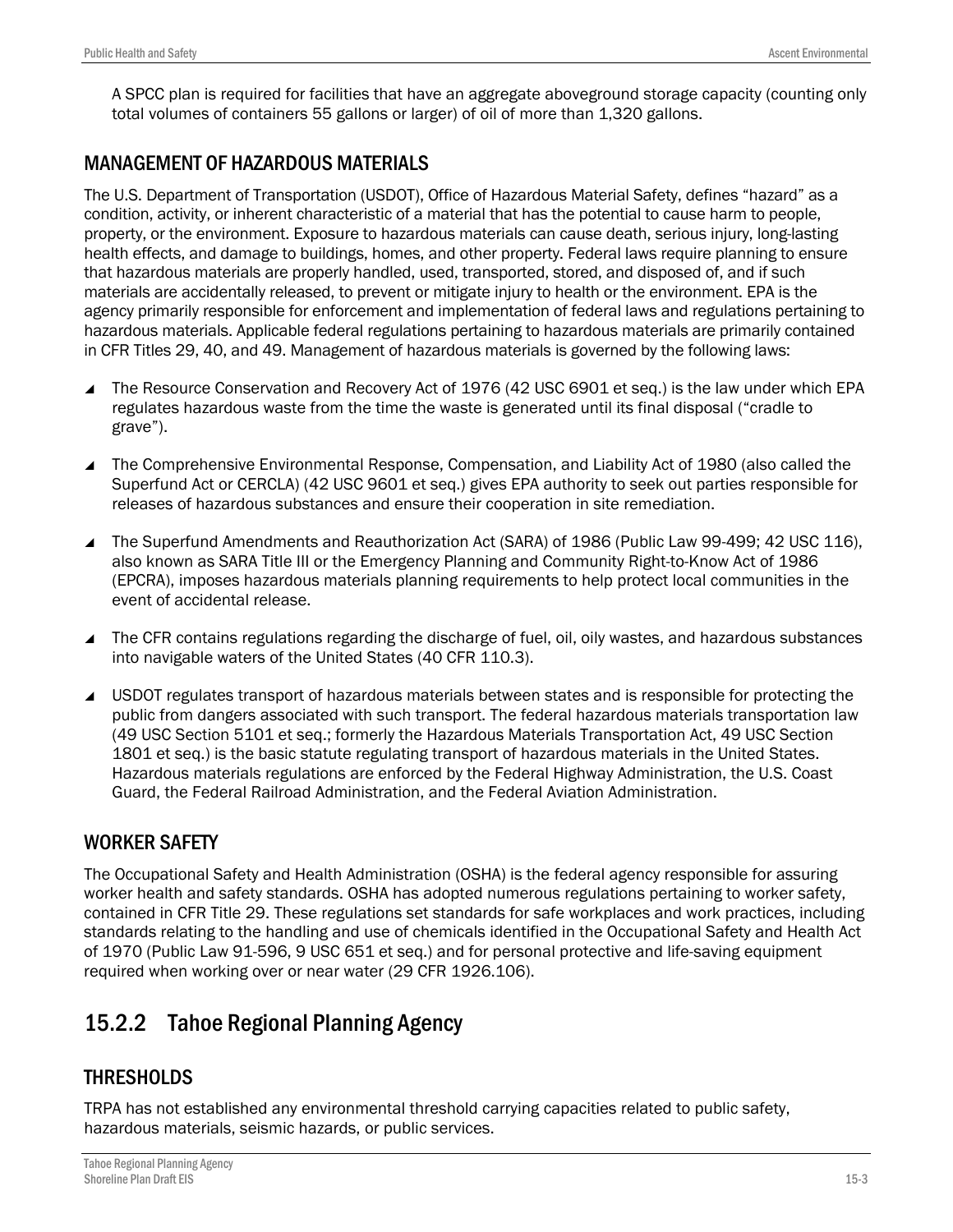## GOALS AND POLICIES

The TRPA Regional Plan contains goals and polices intended to help the region achieve and maintain adopted environmental threshold carrying capacities while providing for orderly growth and development consistent with such capacities. There are a variety of goals and policies related to public health and safety within the TRPA Regional Plan. Chapter 2, "Land Use Element," of the Goals and Policies document sets forth fundamental land use philosophies which include the maintenance of the environmental, economic, social, and physical well-being of the Region. The Natural Hazards Subelement aims to minimize risks from natural hazards such as earthquakes, and seiches. The Water Quality Subelement aims to maintain thresholds for water quality by addressing point and non-point sources of pollution. Relevant polices include the following:

- Policy NH-1.4. TRPA will encourage public safety agencies to prepare disaster plans.
- Policy WQ-2.3. Underground storage tanks for sewage, fuel, or other potentially harmful substances shall meet standards set forth in TRPA ordinances, and shall be installed, maintained, and monitored in accordance with the Best Management Practices Handbook.
- Policy WQ-2.5. TRPA shall cooperate with other agencies with jurisdiction in the Lake Tahoe region in the preparation, evaluation, and implementation of toxic and hazardous spill control plans.
- Policy WO-2.6. Liquid or solid wastes from recreational vehicles and boats shall be discharged at approved pump-out facilities. Pump-out facilities will be provided by public utility districts, marinas, campgrounds, and other relevant facilities in accordance with standards set forth in the Best Management Practices Handbook.

Chapter 4, "Conservation Element," plans for the preservation, development, utilization, and management of the scenic and other natural resources within the region. The Shorezone Subelement contains goals and policies that govern development in the shorezone area of Lake Tahoe. Relevant policies include the following:

- ▲ Policy SZ-1.9. The Agency shall regulate the placement of new piers, buoys, and other structures in the foreshore and nearshore to avoid degradation of fish habitats, creation of navigation hazards, interference with littoral drift, interference with the attainment of scenic thresholds, and other relevant concerns.
- Policy SZ-1.11. The Agency shall regulate the maintenance, repair, and modification of piers and other structures in the nearshore and foreshore.

Chapter 6, "Public Services and Facilities Element," includes goals and policies related to the provision of adequate public services to meet the needs of existing and new development. Relevant policies include the following:

- Policy PS-1.1. Public services and facilities should be allowed to upgrade and expand consistent with the land use element of the Regional Plan and federal, state, and local standards.
- Policy PS-4.1. The impact on educational and public safety services shall be considered when reviewing projects and plan amendments proposed within the region. To the extent feasible, adverse impacts should be mitigated as part of the review process.
- **Policy PS-4.2.** Educational and emergency service organizations should anticipate and plan for projected demands and needs consistent with the regional plan and are encouraged to advise the agency when development potentials exceed current or anticipated service capabilities or capacities.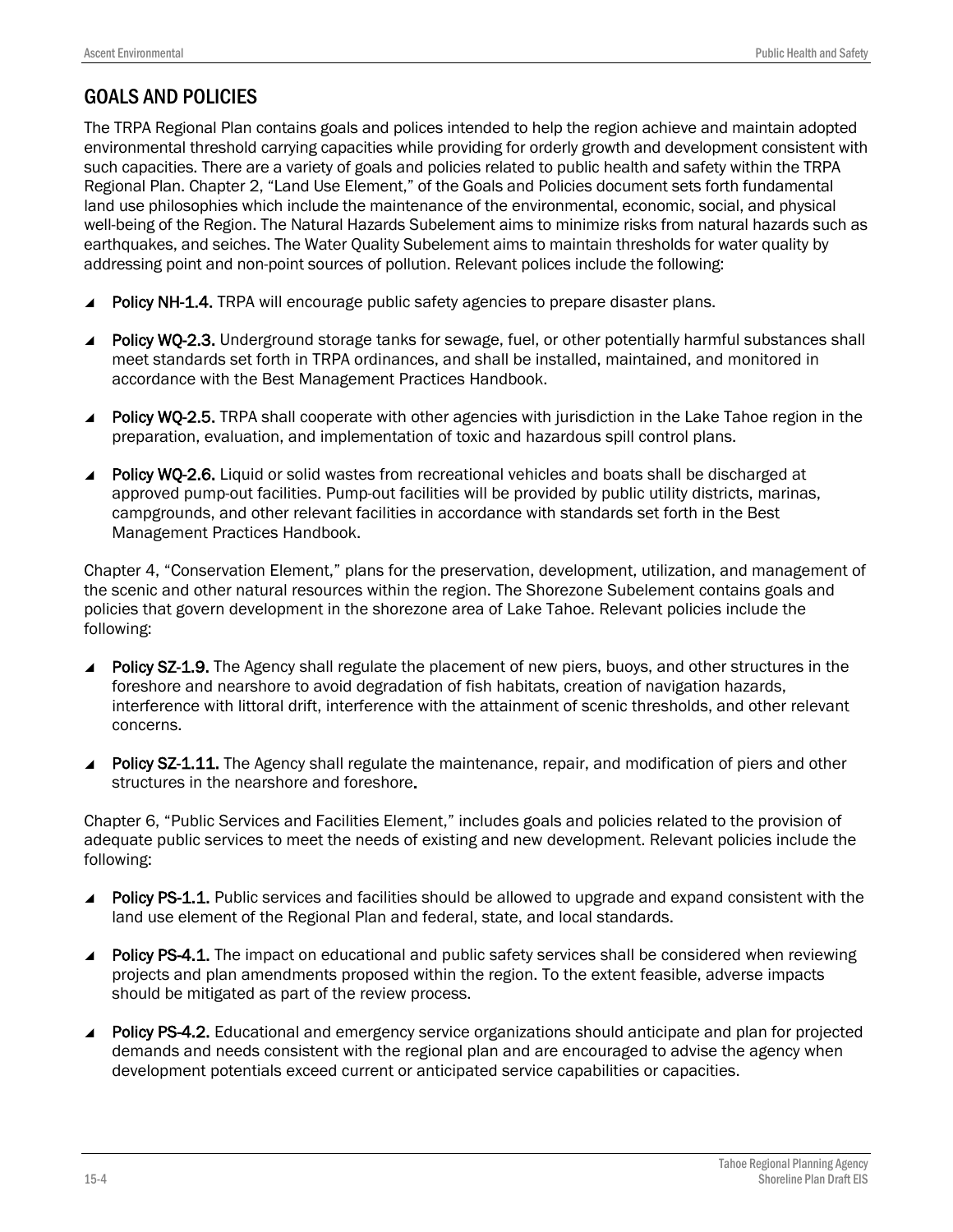## CODE OF ORDINANCES

The TRPA Code of Ordinances compiles all the laws and ordinances needed to implement the TRPA Regional Plan goals and policies. The Shoreline Plan, once an alternative is approved and implemented, would amend parts of the TRPA Code, including portions of Chapters 80 through 86. As described in Chapter 2, "Description of Proposed Project and Alternatives," some provisions of the TRPA Regional Plan and other shoreline-related policy issues would remain unchanged under all alternatives. TRPA Code Section 84.10.2 establishes a framework to provide essential emergency access to and egress from Lake Tahoe to protect public health and safety. TRPA allows for the designation of up to one essential public safety facility within each county jurisdiction plus the U.S. Coast Guard Lake Tahoe Station, which is a second existing essential public health and safety facility in Placer County. In drought years, TRPA allows first responder organizations to designate locations for temporary moorings for regional public safety purposes, such as a marina, pier, or buoy, or a site where a new pier could be constructed pursuant to TRPA Code. The shoreline alternatives would not modify the existing essential public health and safety provisions.

Chapter 33, "Grading and Construction," applies to grading, excavation, filling, clearing of vegetation, and disturbance of the soil, and protection of vegetation during construction. In accordance with TRPA Code Section 33.3.4, the methods of disposal of solid or liquid materials, including soil, silt, clay, sand, or other organic or earthen materials, shall be reviewed and approved by TRPA. These methods of disposal shall include, but are not limited to:

- ▲ temporary stockpiling of all or some of the topsoil on the site for use on areas to be revegetated,
- $\triangle$  disposal of the material at a location approved by TRPA, and
- $\blacktriangle$  export of the materials outside the Region.

Chapter 60, "Water Quality," implements the Water Quality Subelement of the TRPA Regional Plan goals and policies to attain and maintain federal, state, and local water quality standards. It prohibits the discharge of toxic or hazardous wastes to Lake Tahoe and states that all persons handling, transporting, using, or storing toxic or hazardous substances shall comply with the applicable requirements of state and federal law regarding spill prevention, reporting, recovery, and clean-up.

# 15.2.3 California

## BOATING SAFETY

Senate Bill (SB) 941, which was signed into law September 18, 2014, mandates boater safety education for anyone who intends to operate a motor-powered vessel on California waterways. On January 1, 2018, the legislation took effect for boaters under 20 years old. The new law requirements will gradually expand to apply to all boaters by 2025. The California Code, Harbors and Navigation Code regulates navigable waters, navigation, and boating safety.

## WATER QUALITY

California's primary statute governing water quality and water pollution issues with respect to both surface waters and groundwater is the Porter-Cologne Water Quality Control Act of 1970 (Porter-Cologne Act). The Porter-Cologne Act grants the State Water Resources Control Board (SWRCB) and each of the nine RWQCBs power to protect water quality and is the primary vehicle for implementation of California's responsibilities under the CWA. The applicable RWQCB for the project area is the Lahontan RWQCB (Lahontan Water Board). SWRCB and the Lahontan Water Board have the authority and responsibility to adopt plans and policies, regulate discharges to surface water and groundwater, regulate waste disposal sites, and require cleanup of discharges of hazardous materials and other pollutants. The Porter-Cologne Act also establishes reporting requirements for unintended discharges of any hazardous substances, sewage, or oil or petroleum products.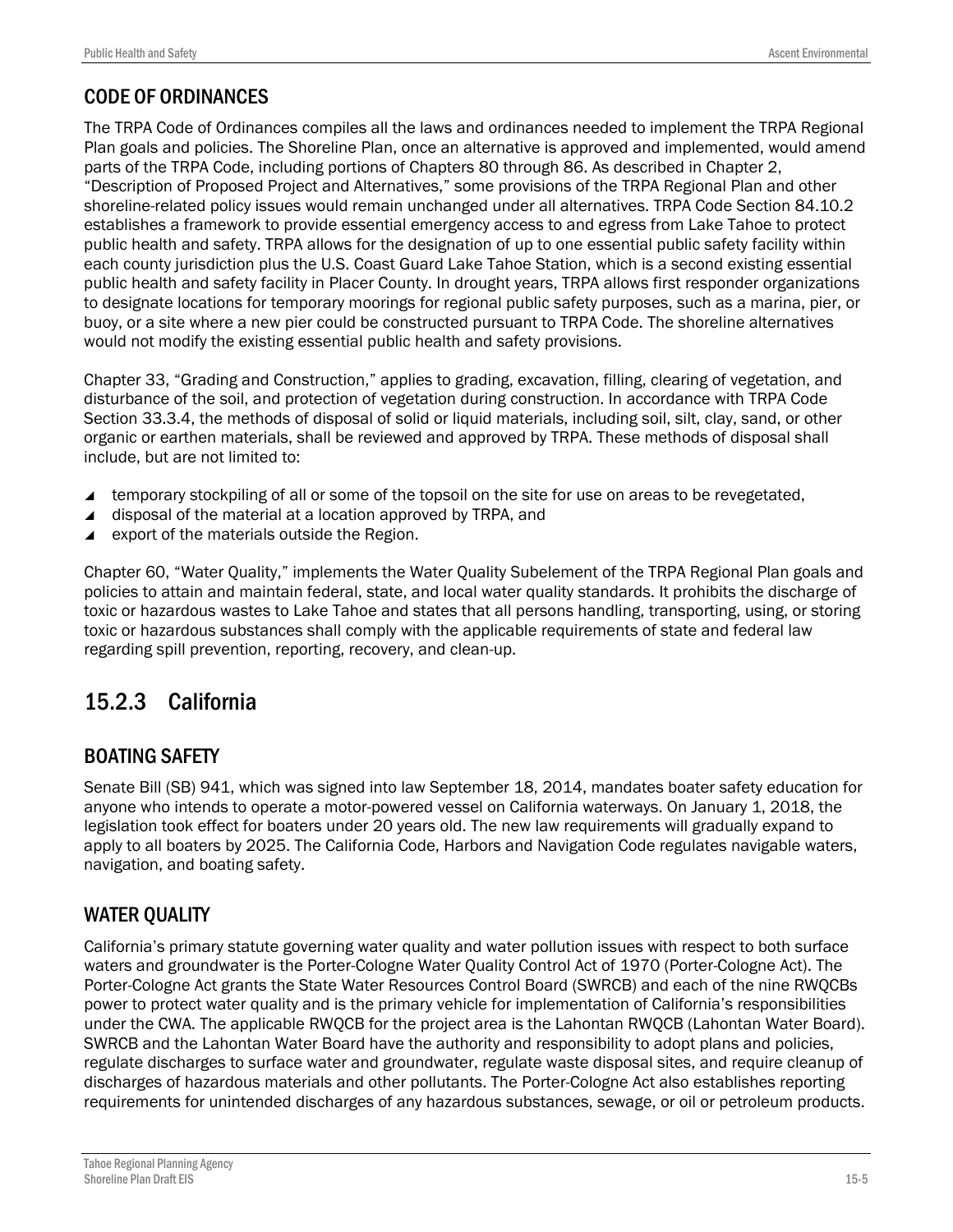Through the Porter-Cologne Water Quality Act and the NPDES program, Lahontan Water Board has authority to require proper management of hazardous materials during project construction.

The proposed Shoreline Plan falls within the jurisdiction of the state Construction General Permit (Order No. 2009-009-DWQ, as amended by 2010-0014-DWQ and 2012-0006-DWQ). The Construction General Permit covers areas that drain to the Truckee River and establishes a risk-based approach with monitoring. The NPDES Permit and Construction General Permit require that construction projects with greater than 1 acre of disturbance file permit registration documents, including a Notice of Intent and a storm water pollution prevention plan (SWPPP) that includes proposed best management practices and a site-specific Construction Site Monitoring and Reporting Plan developed by a Qualified SWPPP Developer. Although a major focus of the SWPPP is management of stormwater on the construction site, it must also address proper use and storage of hazardous materials, spill prevention and containment, and cleanup and reporting of any hazardous materials releases, if they occur.

### MANAGEMENT OF HAZARDOUS MATERIALS

The term "hazardous material" is defined by California Health and Safety Code as any material that, because of quantity, concentration, or physical or chemical characteristics, poses a significant present or potential hazard to human health and safety or to the environment (6.95 Health and Safety Code [HSC] 25501). In this section, the term "hazardous materials" is used to denote hazardous products and hazardous commodities that are transported or used in commerce. The term "hazardous waste" is used for waste materials that are destined for treatment or disposal and have been defined in state or federal regulations as being hazardous waste.

The California Department of Toxic Substances Control (DTSC), a department of the California Environmental Protection Agency (CalEPA), has primary regulatory responsibility over hazardous materials in California. DTSC works in conjunction with EPA to enforce and implement hazardous materials laws and regulations. As required by Section 65962.5 of the California Government Code, DTSC maintains a hazardous waste and substances site list for the state, known as the Cortese List. Management of hazardous materials is governed by the following laws:

- Chapter 6.7 of the Health and Safety Code outlines the requirements for underground storage tanks (USTs). The code identifies requirements for corrective actions, cleanup funds, liability, and the responsibilities of owners and operators of USTs.
- The California Aboveground Petroleum Storage Act (APSA) applies to facilities that are subject to the oil pollution prevention regulations specified in CFR 40, Part 112 or that have a storage capacity of at least 1,320 gallons of petroleum in the state of California. The California APSA only regulates tank facilities that store petroleum, whereas the federal SPCC requirement includes other oils. The California APSA requires preparation of an SPCC plan in accordance with CFR 40, Part 112.
- ▲ California has adopted USDOT regulations for the movement of hazardous materials originating within the state and passing through the state; state regulations are contained in Title 26 of the CCR. State agencies with primary responsibility for enforcing state regulations and responding to hazardous materials transportation emergencies are the California Highway Patrol and the California Department of Transportation (Caltrans). Together, these agencies determine container types used and license hazardous waste haulers to transport hazardous waste on public roads.
- ▲ California has developed an emergency response plan, managed by the Governor's Office of Emergency Services, to coordinate emergency services provided by federal, state, and local governments and private agencies. Response to hazardous materials incidents is one part of the plan.
- ▲ Section 25150.7 of the California Health and Safety Code outlines procedures and regulations for the management and disposal of treated wood waste (TWW). Wood treated with preservatives and other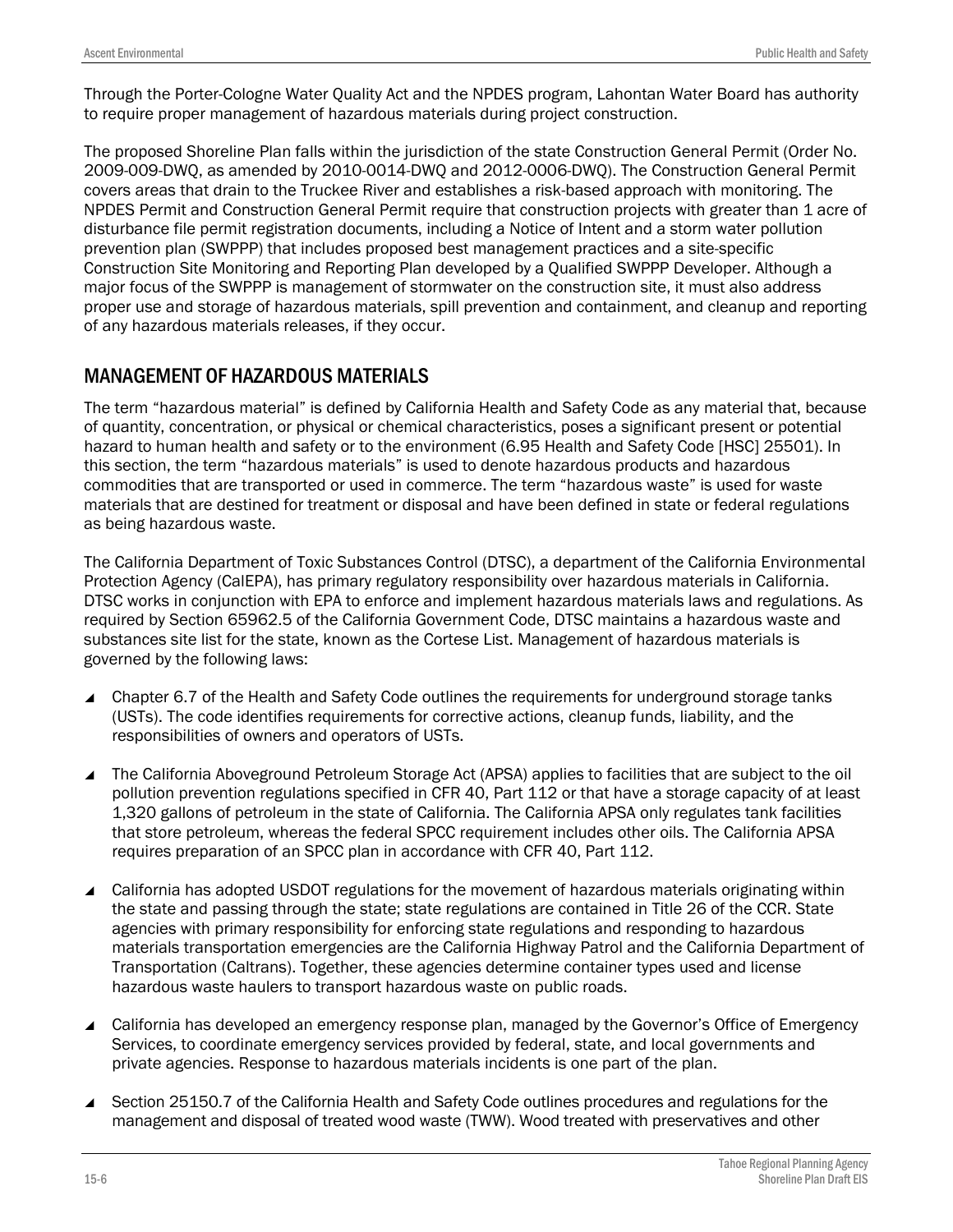chemicals to protect the wood may have been used in constructing piers and pilings on Lake Tahoe. These preservatives and other chemicals could leach into water supplies if the wood waste is disposed of improperly. The Eastern Regional Landfill, Carson City Landfill, and Western Regional Landfill accept TWW.

### WORKER SAFETY

The California Occupational Safety and Health Administration (Cal/OSHA) assumes primary responsibility for developing and enforcing workplace safety regulations within the state. Cal/OSHA standards are typically more stringent than federal OSHA regulations and are presented in Title 8 of the CCR. Cal/OSHA conducts on-site evaluations and issues notices of violation to enforce necessary improvements to health and safety practices.

## BUILDING CODES

The California Building Code (CBC), which is codified in Title 24 of the California Code of Regulations, Part 2, was promulgated to safeguard the public health, safety, and general welfare by establishing minimum standards related to structural strength, egress facilities, and general building stability. The provisions of the CBC apply to the construction, alteration, movement, replacement, and demolition of every building or structure or any appurtenances connected or attached to such buildings or structures throughout California. The earthquake design requirements consider the occupancy category of the structure, site class, soil classifications, and various seismic coefficients, all of which are used to determine a Seismic Design Category for a project.

## EMERGENCY RESPONSE

Under the Emergency Services Act (California Government Code, Sections 8550 through 8551), the State of California developed an emergency response plan to coordinate emergency services provided by federal, state, and local agencies. Rapid response to incidents involving hazardous material or hazardous waste is an important segment of the plan administered by the California Emergency Management Agency (CalEMA). The CalEMA coordinates the response of agencies, including CalEPA, Caltrans, California Highway Patrol, RWQCBs, Air Quality Management Districts, and county disaster response offices.

# 15.2.4 Nevada

## BOATING SAFETY

The Nevada Boat Act of 1999 promotes safety for persons and property in and connected with the use, operation, and equipment of vessels (488 Nevada Revised Statutes 015 et seq.). The Act specifies required safety equipment such as adequate lights, personal flotation devices, and fire extinguishers. The Act also regulates the safe operation of vessels.

## MANAGEMENT OF HAZARDOUS MATERIALS

The Nevada Division of Environmental Protection, Bureau of Waste Management manages a Hazardous Waste Program that is responsible for enforcing state hazardous waste statues and regulations in lieu of the EPA. With some modifications, Nevada adopts the federal hazardous waste regulations. The Hazardous Waste Program is responsible for permitting and inspecting hazardous waste generators and disposal, transfer, storage, and recycling facilities.

The Nevada Department of Public Safety Hazmat Permitting Office is responsible for the permitting and regulating of hazardous materials within the state of Nevada. Section 312 of the SARA requires covered facilities to submit hazardous chemical inventory forms annually. Information required for the substances at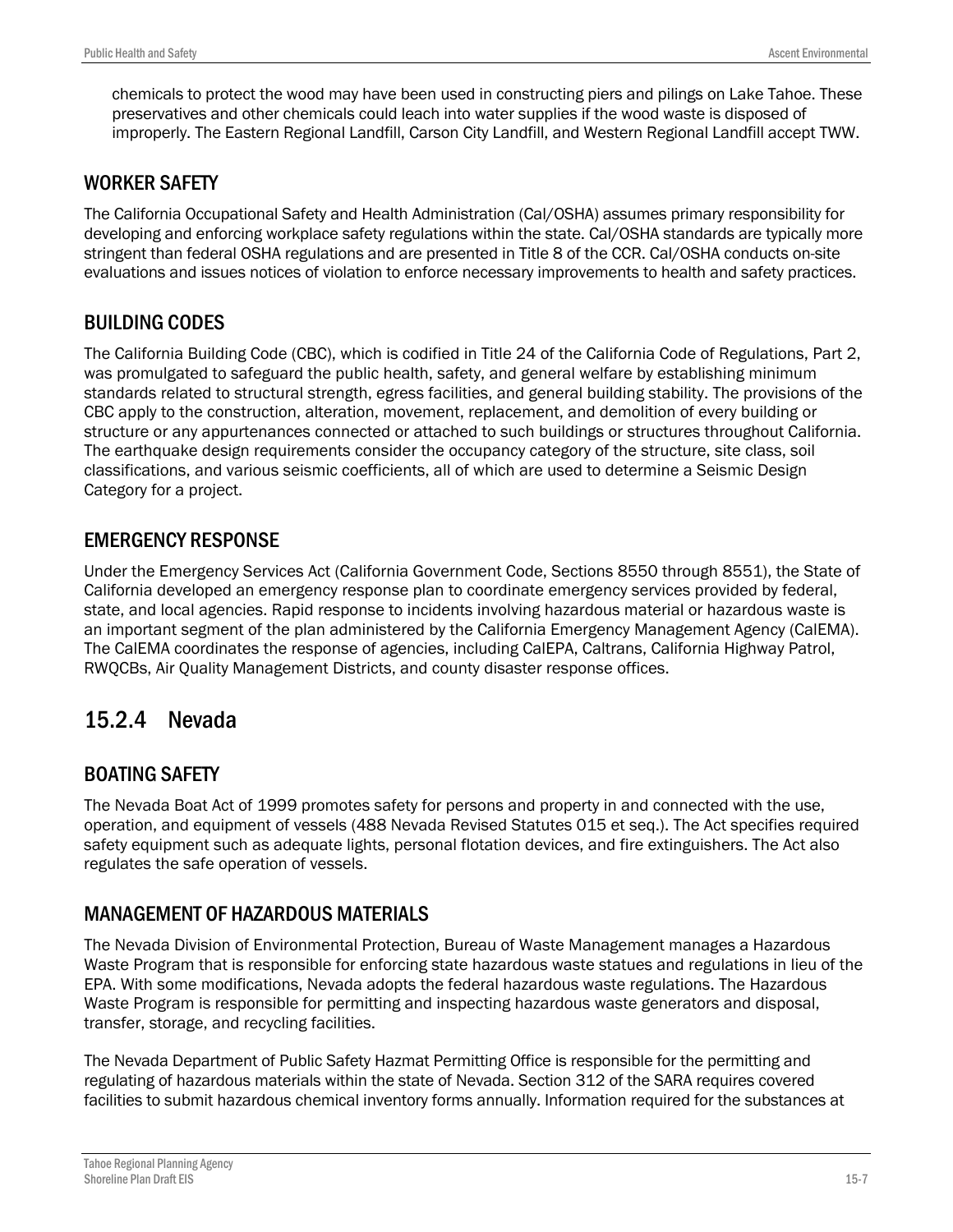the facility include the quantity and location of hazardous chemicals stored or used onsite above the threshold planning quantity. Also required are the categories of each chemical's physical and health hazards.

Transportation of hazardous materials on roadways is regulated by the Nevada Department of Motor Vehicles and the Nevada Highway Patrol (Nevada Revised Statutes 459.250).

#### WORKER SAFETY

The Nevada Occupational Safety and Health Act promotes safe and healthful working conditions to provide job safety and health protection for workers in the State of Nevada. This act provides the Nevada Occupational Safety and Health Administration the power to issue citations for conditions inspected and found to be unsafe.

#### EMERGENCY RESPONSE

In compliance with EPCRA, the Nevada State Emergency Response Commission (SERC) was established in 1987. SERC coordinates and supervises the activities of the Local Emergency Planning Committees to ensure that each committee has an approved Hazardous Materials Emergency Response Plan. SERC also collects chemical inventory reports, provides funds through grants, and processes information requests from the public.

# 15.2.5 Local

### LAKE TAHOE GEOGRAPHIC RESPONSE PLAN

The Lake Tahoe Geographic Response Plan (LTGRP) (Lake Tahoe Response Plan Area Committee 2014) is the principal guide for agencies within the Lake Tahoe watershed, its incorporated cities, and other local government entities in mitigating hazardous materials emergencies. The LTGRP establishes the policies, responsibilities, and procedures required to protect life, environment, and property from the effects of hazardous materials incidents. The LTGRP establishes the emergency response organization for hazardous materials incidents occurring within the Lake Tahoe watershed. The LTGRP is generally intended to be used for oil spills or chemical releases that impact or could potentially impact drainages entering Lake Tahoe and the Truckee River.

## LOCAL HAZARD MITIGATION PLANS

The El Dorado County Multi-Jurisdiction Hazard Mitigation Plan (El Dorado County 2004) protects life, safety, and property by identifying risks and recommending localized solutions to reduce vulnerabilities. It includes an assessment of how existing regulations and policies reduce impacts related to seiches.

The Placer County Local Hazard Mitigation Plan Update (Placer County 2016) reduces or eliminates longterm risk to people and property from hazards, provides protection for critical infrastructure, improves public awareness and preparedness, and improves communities' capabilities to respond and recover from disaster. While the plan identifies seiches as unlikely occurrences, vulnerability of existing infrastructure to a seiche is high, should one occur. A seiche wave warning system, signs, and public education is recommended.

The Douglas County Local Hazard Mitigation Plan Comprehensive Update (Douglas County 2015) reduces impacts and damages from hazard events, increases public awareness, strengthens communication and coordination, and integrates hazard mitigation activities with local land development planning.

The Washoe County Regional Hazard Mitigation Plan (Washoe County 2015) identifies hazard mitigation actions intended to eliminate or reduce the effects of future disasters throughout the county. The plan cites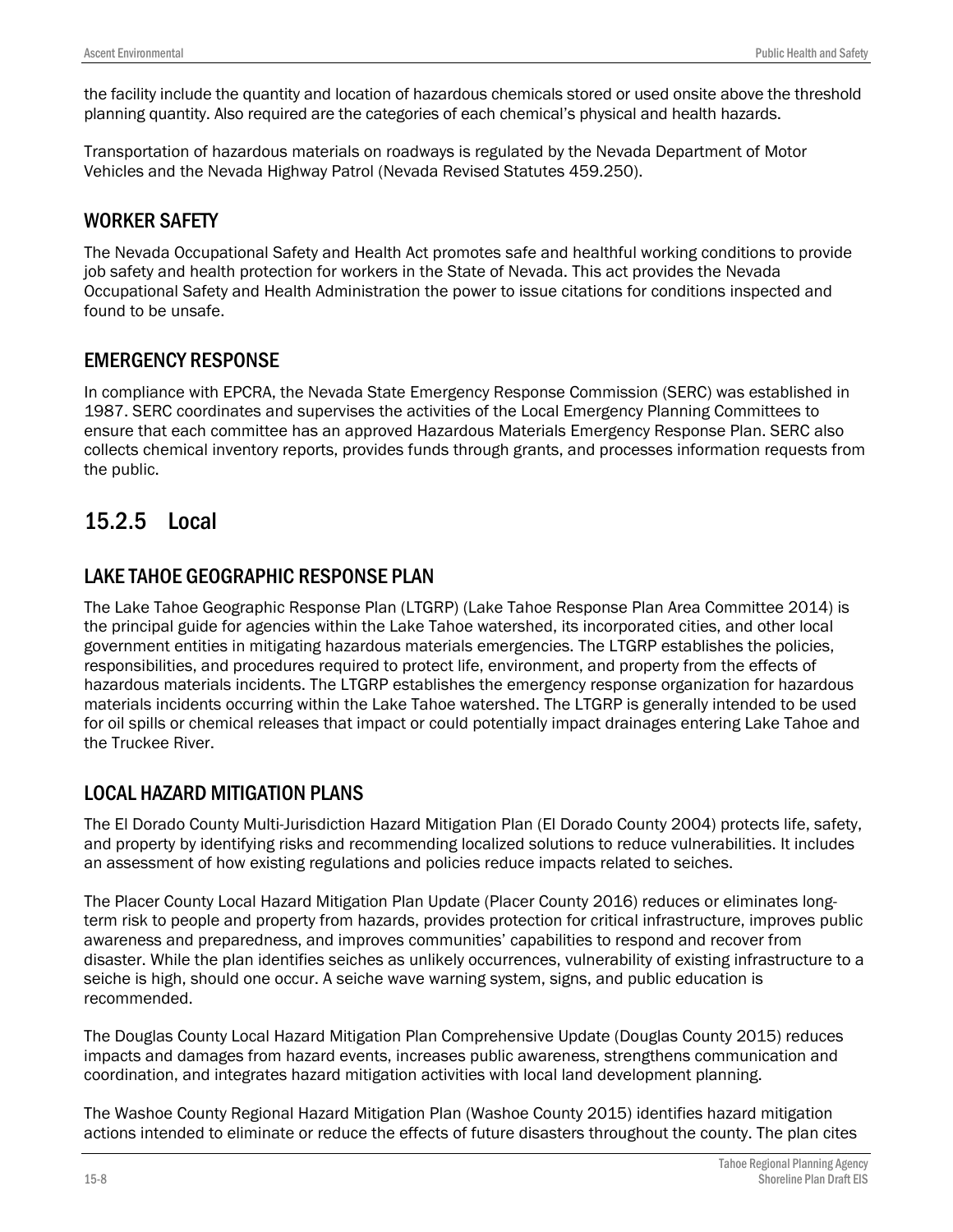computer models of seiche activity at Lake Tahoe prepared by the University of Nevada research team, which estimate that waves as high as 30 feet could strike the shore. These projections suggest the largest waves might hit Sugar Pine Point, Rubicon Point, and the casinos in South Lake Tahoe. Given the low likelihood of seiche occurrence, the plan recommends eventual evaluation of seiche warning systems.

The Carson City Hazard Mitigation Plan (Carson City 2016) identifies on-going and new hazard mitigation actions intended to eliminate or reduce the effects of future disasters in Carson City. While seiches are profiled in the plan, given the low risk of seiches, the plan does not identify specific actions to address seiches beyond greater public awareness.

# 15.3 AFFECTED ENVIRONMENT

The affected environment extends beyond Lake Tahoe's shorezone to include the lakezone, where waterdependent recreation may be present, and to include areas near the lake where hazardous materials may be transported, used, and disposed.

# 15.3.1 Boating

## EXISTING USES

Water sports are a primary activity in the Lake Tahoe region in the summer. Nonmotorized uses include swimming, kayaking, paddle boarding, kiteboarding, and wind surfing. Motorized uses include power boats, towing sports, sail boats, and personal watercraft (PWC).

## BOATING SAFETY AND ACCIDENT STATISTICS

Boating safety is a function of vessel preparedness, operator skill, weather, and navigational hazards. In 2016, there were approximately 11,862,000 registered boats in the United States and 701 reported fatalities, which equates to approximately 5.9 deaths per 100,000 registered boats. Compared to 2015, the number of accidents increased just over 7 percent, the number of deaths increased 12 percent, and the number of injuries increased 11 percent. The most common types of accidents are "collision with recreational vehicle" and "collision with fixed object." Operator inattention, operator inexperience, improper lookout, excessive speed, and machinery failure rank as the top five primary contributing factors in accidents (U.S. Coast Guard 2016).

The California State Parks Division of Boating and Waterways (DBW) tracks annual boating accident statistics in California waterways. In 2016, there were nine accidents, eight injuries, and four fatalities on the California side of Lake Tahoe. The largest percentages of accidents involved PWC (44 percent), operator inexperience (44 percent), towing sport accidents (33 percent), and collision with another vessel (11 percent) (DBW 2016a).

The Nevada Department of Wildlife (NDOW) tracks annual boating accident statistics in Nevada waterways. In 2016, there were two accidents, three injuries, and no fatalities on the Nevada side of Lake Tahoe. Contributing factors were operator inexperience and collision with another vessel (NDOW 2016).

Boating safety courses are offered by the U.S. Coast Guard as well as many state boating agencies. California and Nevada have online Boating Safety Courses, which are required to obtain boating cards in compliance with SB 941 in California and with the Nevada boating education requirements. The U.S. Coast Guard Auxiliary offers a variety of public educational classes including Boating Skills and Seamanship for powerboats and Sailing and Seamanship for sailors. Both classes generally last 13 weeks and cover legal requirements, rules of the road, aids to navigation marlinspike seamanship, charts and compasses and boat handling. Some auxiliary flotillas also offer classes in basic coastal navigation, boating safely, advanced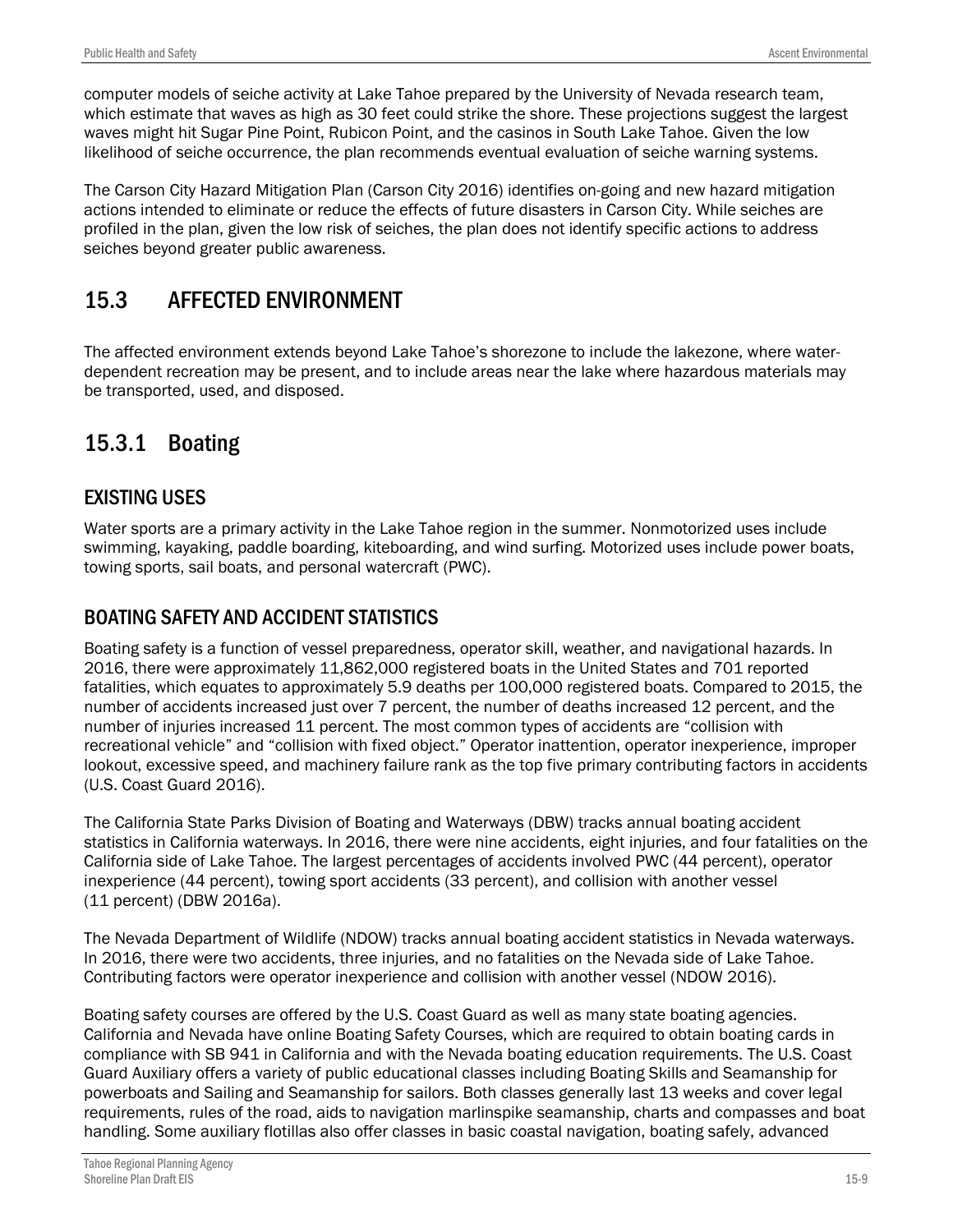coastal piloting, advanced coastal navigation, personal watercraft, sailing fundamentals, boat and kids, and water and kids.

### Operator Factors

The majority of accidents, injuries, and fatalities occur due to operator factors. Approximately 40 percent of fatalities in 2016 were due to operator factors such as alcohol use, operator inexperience, operator inattention, and excessive speed (DBW 2016b). Boating accidents occur most often when the number of boats on the water has peaked, and the greatest danger to boaters is other boaters. In response, the U. S. Coast Guard's Boating Safety Manual primarily addresses the type and use of safety devices that are located on vessels, not on shore. The manual requires boaters to operate their vessels at safe speeds, which is based on factors such as visibility; traffic density; the maneuverability of the vessel; the presence of background light at night from shore lights or back scatter of the vessel's own lights; the state of wind, sea, and current; the proximity of navigational hazards; and the draft in relation to the available depth of water.

### Weather Factors

High winds and cold-water temperatures may pose the greatest natural threat to the safety of boaters on Lake Tahoe. Persons operating small craft on the west shore, after losing control of their vessel or becoming separated from their vessel, have been blown across the lake by west winds, and have landed on the east shore. Persons separated from their vessel in deeper, colder waters are subject to hypothermia in a matter of minutes and may lose consciousness if not rescued promptly.

## Structures and Navigational Hazards

In addition to natural environmental hazards such as rocks and shoals, there are several types of structures within and around Lake Tahoe that may be navigational hazards. These structures include piers, buoys, and fences. Navigational hazards increase boating accidents in two ways; watercraft can collide with the hazard itself or the hazard can decrease maneuvering room and cause two watercrafts to collide. In daylight hours, these hazards pose the greatest concern during adverse weather conditions when wind or waves can reduce a boater's control, resulting in no-fault accidents. Improper watercraft operation also increases the chance of collision with navigational hazards. During the evening and nighttime hours, hazards associated with physical obstructions increase as few of them are lit. Nighttime watercraft operation risks collision with navigational hazards in adverse weather conditions and when they are not operated safely (e.g., excessive speed or inadequate lighting). Furthermore, rising lake levels have resulted in some buoy floats becoming submerged, because they were installed at a length appropriate for low lake levels and not adjusted as the lake level rises. Similarly, fences installed around the lake during times of drought may be inundated as the water levels have risen and may not be visible to watercraft at all times.

## Spatial Conflicts

Accidents are caused not only by increased boating use but may also be a result of conflicting recreational uses on the lake. Spatial conflicts occur where different types and sizes of vessels encounter one another. This is of particular concern related to use of PWC and conflicts between motorized and nonmotorized uses.

## Special Events

There are many events that take place at Lake Tahoe year-round. In addition to events that draw visitors to the region, there are several holidays and annual events where increased boating is likely such as the Fourth of July Fireworks show on the lake, Labor Day, the Concours d'Elegance Wooden Boat Show, and the American Century Championship Celebrity Golf Tournament, where spectators often watch the tournament from their boats.

## EMERGENCY LAKE ACCESS

Emergency lake access is provided primarily from marinas and boat ramps. The access points are spatially well distributed, with the noted exceptions of the East Shore between Sand Harbor and Deadman's Point, just north of Glenbrook Bay, and the area around Emerald Bay. Because most of the emergency responders'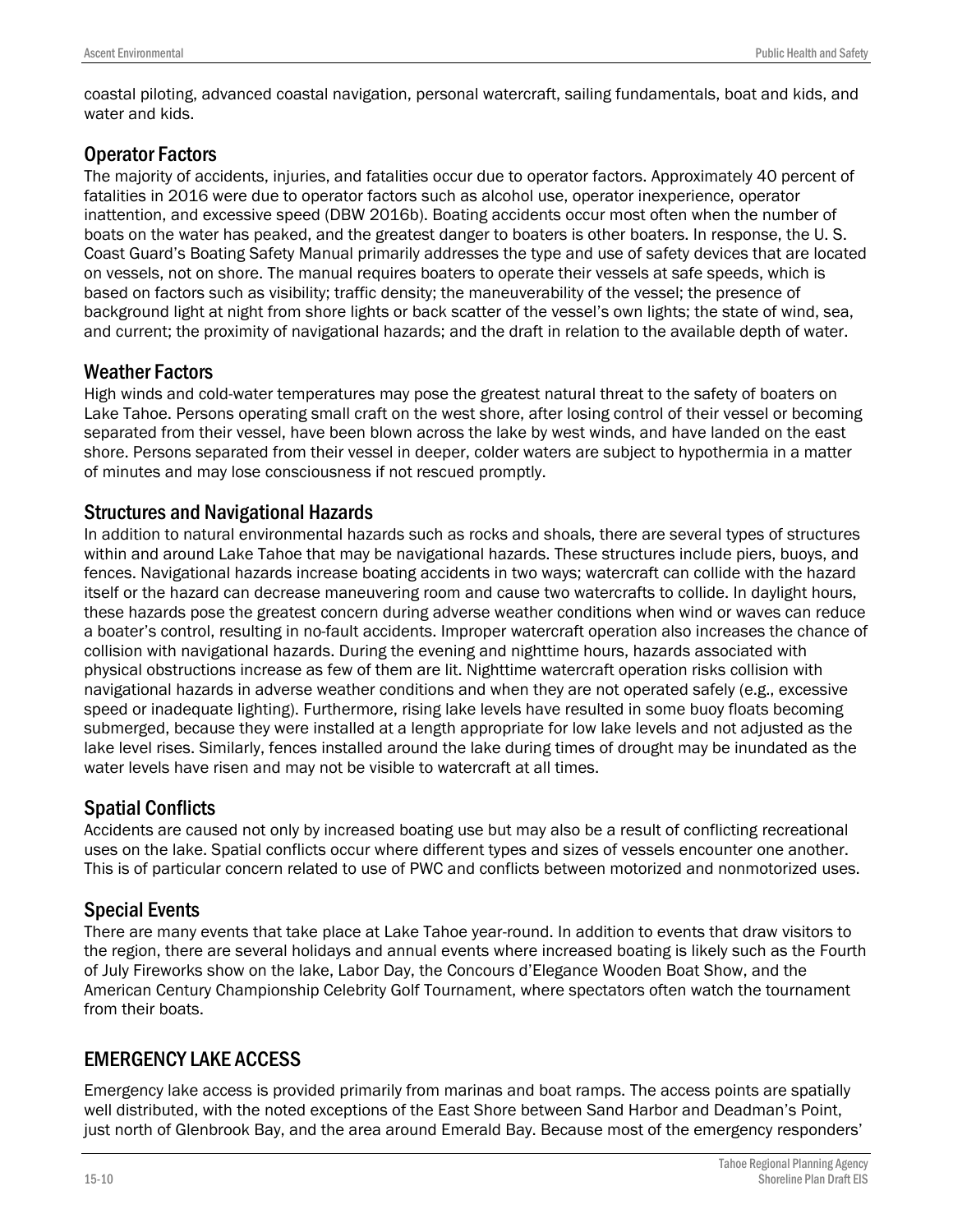watercraft are located on the water, lake access is generally not an issue for first responders. Due to the proximity of local hospitals and factors of emergency transportation, Medivac helicopter transports are the preferred ambulatory method for patients in serious condition. Helicopter operations require a large, unobstructed area for the safety of the crew and the public. This factor along, with boating access, is a key consideration for using marinas and boat ramps as the preferred emergency access sites.

Lake geography determines, to some extent, where lake access points may be located. Backshore slope must be gentle enough to allow vehicular access. Ideal access points are protected from prevailing winds and oriented to avoid negative impacts created by littoral drift. Lake bottom slope should drop off sufficiently to allow marina channels or boat ramps to function during low water conditions.

#### Low Water Conditions

The climate of the Lake Tahoe region is characterized by cycles of flood and drought, with precipitation and runoff varying widely from year to year, leading to years where some existing lake access points are unavailable during low water conditions. Lake access is hindered in areas where piers, buoys, and boat ramps do not provide adequate access or moorage depths during low water conditions. Shallow water conditions have also constrained boat use and navigation at existing marinas. Low lake levels have limited emergency response access because boating facilities are unavailable due to low water levels. The *Truckee Basin Study: Basin Study Report* (Reclamation 2015) identifies and describes future risks to Tahoe basin water resources under multiple projected climate scenarios. Due to warming temperatures and less precipitation in the coming years, low lake levels may persist.

# 15.3.2 Hazardous Materials

Hazards in the region are both human made and naturally occurring. Human-made hazards are generally associated with the potential risk of accidents from the transport of hazardous materials and waste to support various commercial and industrial land uses. Many chemicals used for household cleaning, construction, dry cleaning, film processing, landscaping, and automotive maintenance and repair are considered to generate hazardous materials and waste.

Boat repair and maintenance activities at marinas create wastes that are considered hazardous and require proper handling. Typical wastes which are classified as hazardous include: oil, grease, diesel fuel, and oily bilge water; contaminated soil; gasoline and water; solvents, such as acetone, kerosene, mineral spirits; strong acids and alkalines; and paint chips or leftover paint.

Two recognized environmental conditions (RECs) whose cleanup status is open have been identified within or immediately adjacent to the shoreline the Tahoe Boat Company UST cleanup site, located at 700 North Lake Boulevard in Tahoe City; and the Sierra Boat Company UST cleanup site, located at 5146 North Lake Boulevard in Carnelian Bay. There are no open cases on the Nevada side of the lake (SWRCB 2015, NDEP 2018).

In addition to human-made hazardous materials, there are numerous naturally-occurring hazards in the region. These include: radon gas, which is a naturally radioactive gas commonly found in all soil types and often concentrated in granite rock and granite soils; and limited access for fire prevention personnel due to the topography of the region.

### LEAD-BASED PAINT

Lead is a potentially hazardous material that can result in cardiovascular effects, increased blood pressure and incidence of hypertension; decreased kidney function; reproductive problems; and nervous system damage. Lead can be found in old water pipes, solder, paint, and in soils around structures painted with lead-based paints. Lead-based paints are likely present on buildings constructed before the late 1970s, when the quantity of lead in paints became regulated. Potentially hazardous exposure to lead can occur when lead-based paint is improperly removed from surfaces by dry scraping, sanding, or open-flame burning.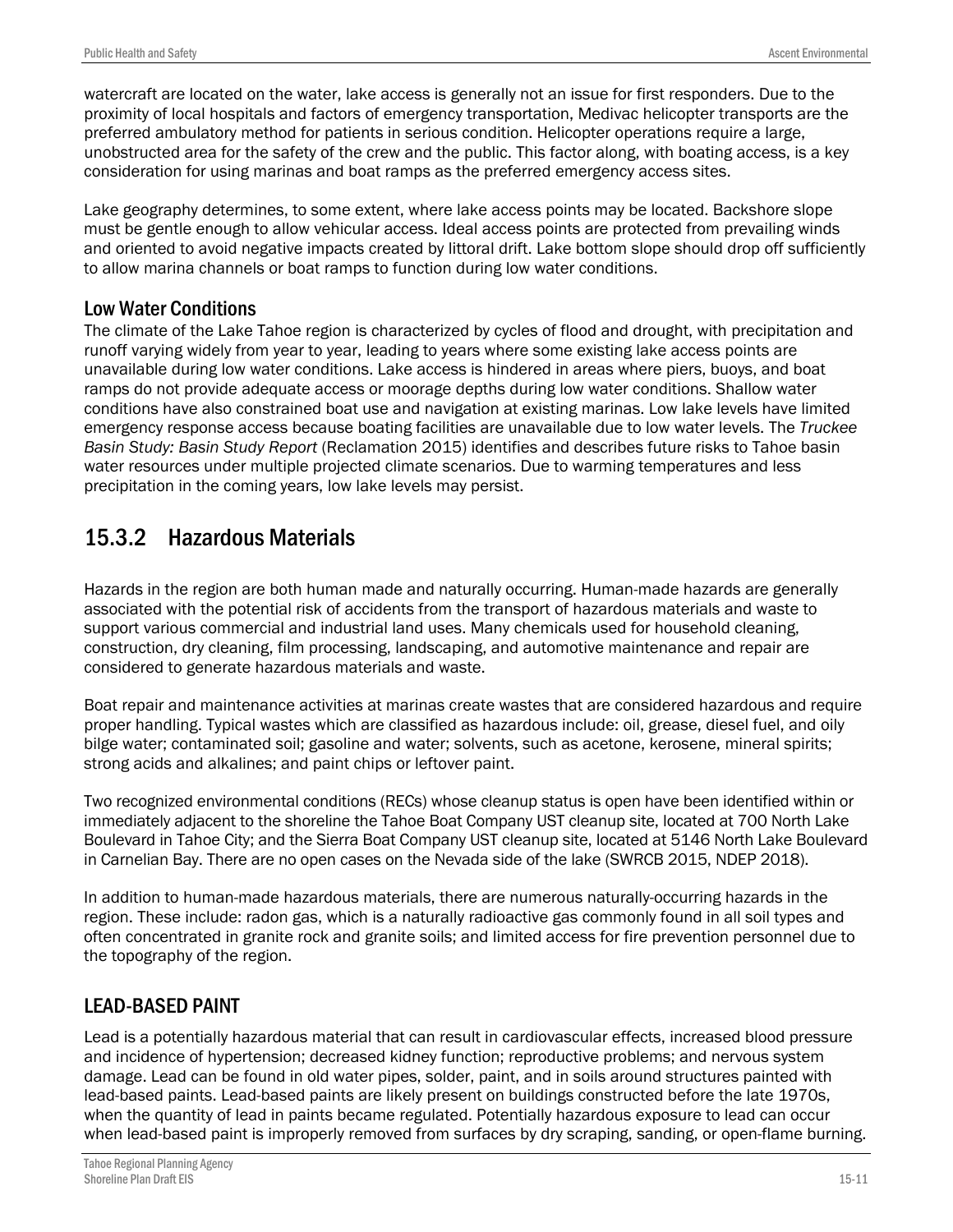Lead-based paints and coatings used on the exterior of buildings may have also flaked or oxidized and deposited into the surrounding soils.

## POLYCHLORINATED BIPHENYLS

Polychlorinated biphenyls (PCBs) belong to a broad family of man-made organic chemicals known as chlorinated hydrocarbons. PCBs were domestically manufactured from 1929 until their manufacture was banned in 1979. They have a range of toxicity and vary in consistency from thin, light-colored liquids to yellow or black waxy solids. PCBs are highly persistent in the environment, and exposure can cause serious liver, dermal, and reproductive system damage. Due to their non-flammability, chemical stability, high boiling point, and electrical insulating properties, PCBs were used in hundreds of industrial and commercial applications. Products that may contain PCBs include: transformers, capacitors, and other electrical equipment; oil used in motors and hydraulic systems; and thermal insulation material.

## TREATED WOOD WASTE

Wood treated with a chemical preservative for protection against pests and environmental conditions is called treated wood. Examples include fence posts, sill plates, landscape timbers, pilings, guardrails and decking. The intended use of a particular treated wood product is a key factor in determining the type of chemical preservatives to be used for wood treatment. The preservative can include one or more of the following constituents: arsenic, chromium, copper, pentachlorophenol, or creosote. If TWW is not properly disposed of, the chemicals it contains can contaminate surface water and groundwater. This poses a risk to human health and the environment (DTSC 2011).

# 15.3.3 Seismicity

The potential for seismic activity is related to the proximity of faults, which are fractures or zones of closely associated fractures along which rocks on one side have been displaced with respect to those on the other side. Most faults are the result of repeated displacement that may have taken place suddenly and/or by slow creep (Bryant and Hart 2007:3).

The Tahoe basin is in a seismically-active region of the United States. The California-Nevada boundary is second only to the California coast in earthquake activity. The basin lies within a tectonically active, asymmetric half-graben, a depressed block of land bordered by a major fault. Evidence shows that Tahoe basin faults have had pre-historic earthquakes of a magnitude of 7.0 within the past 10,000 years. However, scientists believe that large quakes are "rare events" in the basin, meaning quakes of magnitude 6.5 or greater occur on individual faults about every 3,000 to 4,000 years (Segale and Cobourn 2005:1).

East of the basin, the Carson Range fault system is one of the largest fault systems and runs for 60 miles along the east face of the Carson Range from Reno to Markleeville. The probability of at least one magnitude ≥ 6.0 event occurring in the Reno-Carson City urban corridor over a 50-year period is estimated to be between 34 and 98 percent, the probability of a magnitude  $\geq 6.6$  event between 9 and 64 percent, and the probability of a magnitude  $\geq 7.0$  event between 4 and 50 percent. These probabilities are relatively high and are commensurate with many parts of California (dePolo et al. 1997:3).

According to the Earthquake Potential Map for Portions of Eastern California and Western Nevada (CGS 2005), the Tahoe basin is considered to have relatively low to moderate potential for shaking caused by seismic-related activity. However, earthquakes occurring nearby, such as the Reno-Carson urban corridor, have the potential to trigger secondary hazards in the basin.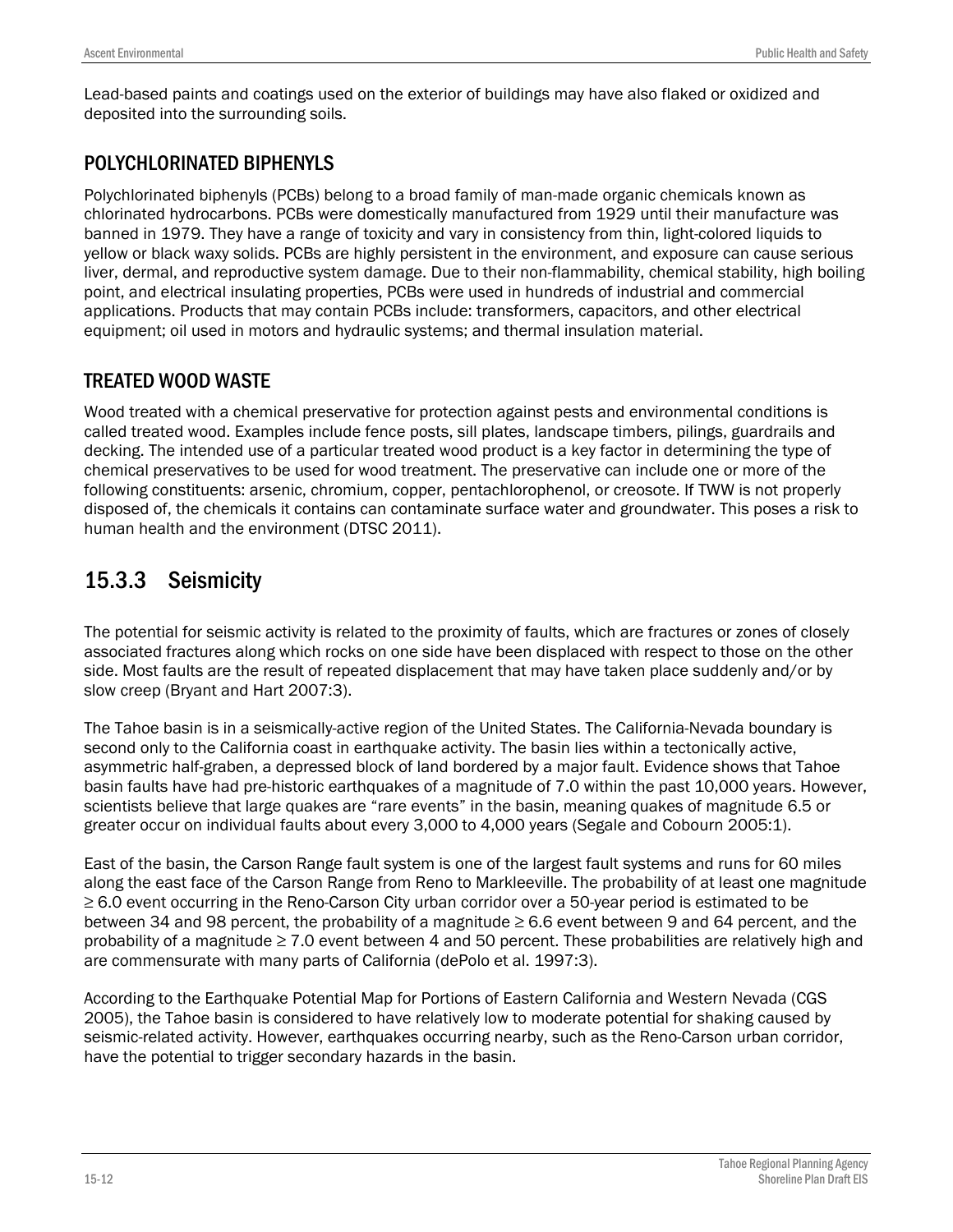## FAULTS AND FAULT RUPTURE

Earthquake Fault Zones are delineated around active faults and are used for planning and construction purposes. Under the Alquist-Priolo Act Earthquake Fault Zoning Act of California, an active fault is one that has ruptured in the last 11,000 years (within Holocene time). An early Quaternary fault has had surface displacement during the last 1.6 million years (Quaternary time) and a pre-Quaternary fault has had surface displacement before the Quaternary period. None of the Tahoe basin counties include Earthquake Fault Zones under Alquist-Priolo; the closest mapped fault zone is located within 2 miles of the basin in Alpine County (Bryant and Hart 2007:19).

Table 15-1 lists faults that are found within the basin that have been sources of magnitude > 6 earthquakes during the Quaternary period (past 1.6 million years) (USGS and CGS 2006).

| <b>Table 15-1</b>                 | <b>Lake Tahoe Basin Faults</b> |                              |
|-----------------------------------|--------------------------------|------------------------------|
|                                   | <b>Name</b>                    | Age (years)                  |
| Agate Bay Fault                   |                                | $<$ 1,600,000                |
| East Tahoe Fault                  |                                | $<$ 1,600,000                |
| Incline Village Fault             |                                | $<$ 15,000                   |
| Little Valley Fault               |                                | $<$ 1,600,000                |
| North Tahoe Fault                 |                                | $<$ 15,000                   |
| Tahoe-Sierra Frontal Fault Zone   |                                | $<$ 1,600,000                |
| Tahoe Valley Fault zone           |                                | $<$ 1,600,000                |
| Unnamed                           |                                | $<$ 1,600,000                |
| Wes Tahoe-Dollar Point Fault Zone |                                | $<$ 15,000                   |
|                                   |                                | $<$ 130,000<br>$<$ 1,600,000 |
| Source: USGS and CGS 2006         |                                |                              |

### **SEICHE**

A tsunami is a wave or series of waves that may result from a major seismic event that involves the displacement of a large volume of water and can occur in any large body of water. A seiche is a periodic oscillation of an enclosed or restricted water body, typically a lake or reservoir, produced by seismic shaking. A seiche results in a potentially damaging wave, similar to a tsunami, which may result from seismic activity near a large lake. A seiche may occur in periods that differ from a tsunami; however, should the period of wave propagation occur simultaneously with a tsunami, it could result in cumulative seismic-related wave effects. Modeling of potential earthquakes occurring beneath Lake Tahoe indicate that a fault rupturing seismic event of magnitude 7.0 could trigger a tsunami, followed by seiche with waves of up to 30 feet high along the shoreline of Lake Tahoe (Ichinose et al. 2000).

# 15.3.4 Public Services

## FIRE PROTECTION

Six local fire protection districts provide emergency services to the project area. These fire protection districts operate under a mutual aid agreement. Although the California Department of Forestry and Fire Protection, and other local fire protection districts such as Meeks Bay Fire Protection District, respond to emergencies near Lake Tahoe, they are not the primary response, nor are they equipped to respond to emergencies on Lake Tahoe (Placke, pers. comm., 2018).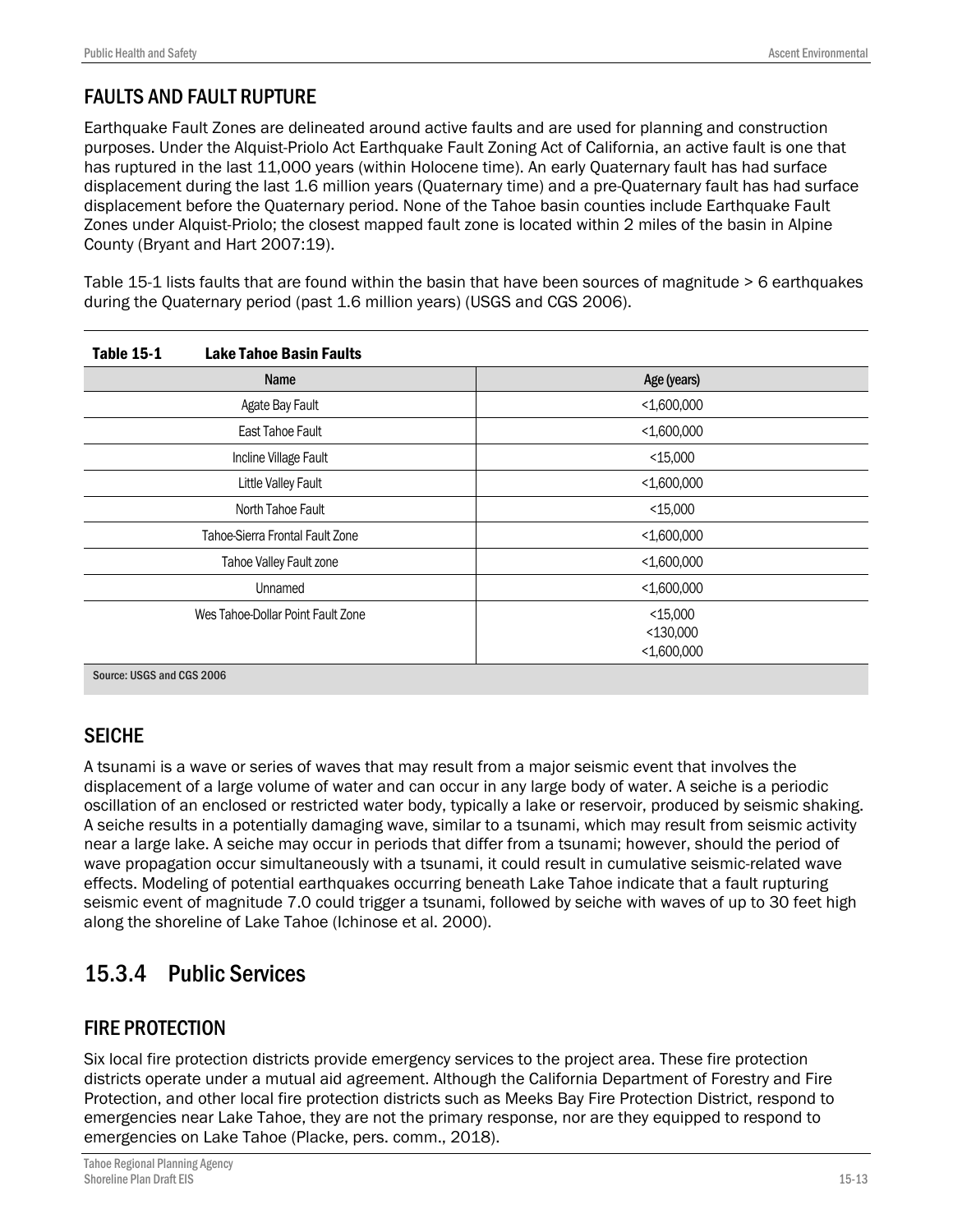- City of South Lake Tahoe Fire Department: The City of South Lake Tahoe Fire Department has one boat that primarily patrols the lake during holidays such as the Fourth of July and Labor Day (Drennan and Meston, pers. comm., 2018).
- ▲ Lake Valley Fire Protection District: While the Lake Valley Fire Protection District does not currently have a marine unit, they provide medical aid on the shoreline via ambulances. They are involved in less than a dozen lake-related accidents per year, which are a small percentage of the total number of accidents they respond to on a yearly basis. They do not have water response capability, nor are there plans to develop one (Hekhuis, pers. comm., 2018).
- Fallen Leaf Lake Fire District: The Fallen Leaf Lake Fire District does not have boats on Lake Tahoe. It would take them roughly 1.5 hours to transport their boat from Fallen Leaf Lake to Lake Tahoe, which would only occur during major emergencies (Gerren, pers. comm., 2018).
- North Tahoe Fire Protection District: While the North Tahoe Fire Protection District does not currently have a watercraft program, it participates in nearshore rescue on the lake. They are in the process of setting up a marine unit and locating a slip or pier to rent (Simons, pers. comm., 2018).
- North Lake Tahoe Fire Protection District: The North Lake Tahoe Fire Protection District participates in roughly 80 water-related calls per year, which range from vessels in distress to drownings. Rescue equipment consists of a boat, which is housed at a boat lift during summer months, and jet skis with rescue boards (Green, pers. comm., 2018).
- Tahoe-Douglas Fire Protection District: The Tahoe-Douglas Fire Protection District has a fire boat on Lake Tahoe and operates out of the Zephyr Cove public pier. They operate 24 hours per day, seven days a week (Baker, pers. comm., 2018).

### LAW ENFORCEMENT

Law enforcement within the project area is provided at the federal, state, county, and city levels. At the community level, law enforcement and protection services are provided by the Placer, El Dorado, Washoe, and Douglas County Sheriff's Offices in each respective county, and South Lake Tahoe Police Department. In addition to local law enforcement agencies, Lake Tahoe is also served by a variety of federal agencies such as the California Department of Fish and Wildlife (CDFW), NDOW, and the U.S. Coast Guard.

### Waterborne Safety and Law Enforcement

Eight government agencies share law enforcement and emergency response duties on Lake Tahoe. In addition to the U.S. Coast Guard, which has jurisdiction over Lake Tahoe, local agencies that patrol the lake include:

- South Lake Tahoe Police Department: The South Lake Tahoe Police Department provides law enforcement services in the City of South Lake Tahoe, from Stateline on the east to Emerald Bay on the west. They have one boat for use during lake-related emergencies (Dougherty, pers. comm., 2018).
- Douglas County Sheriff: The Douglas County Sheriff provides law enforcement services in Douglas County, from Stateline on the south to Glenbrook on the north. They operate one boat out of a slip in the Tahoe Keys during the months of May through October. In the offseason, the boat is stored in a warehouse off of the water (Skibinski, pers. comm., 2018).
- El Dorado County Sheriff: The El Dorado County Sheriff provides law enforcement services within the El Dorado County portion of the region, from the California‐Nevada state line to Tahoma. Rescue equipment consists of jet skis and boats, which are housed at the Tahoe Keys Marina. They are one of the only operations on the south shore that operate 24 hours per day (Almos, pers. comm., 2018).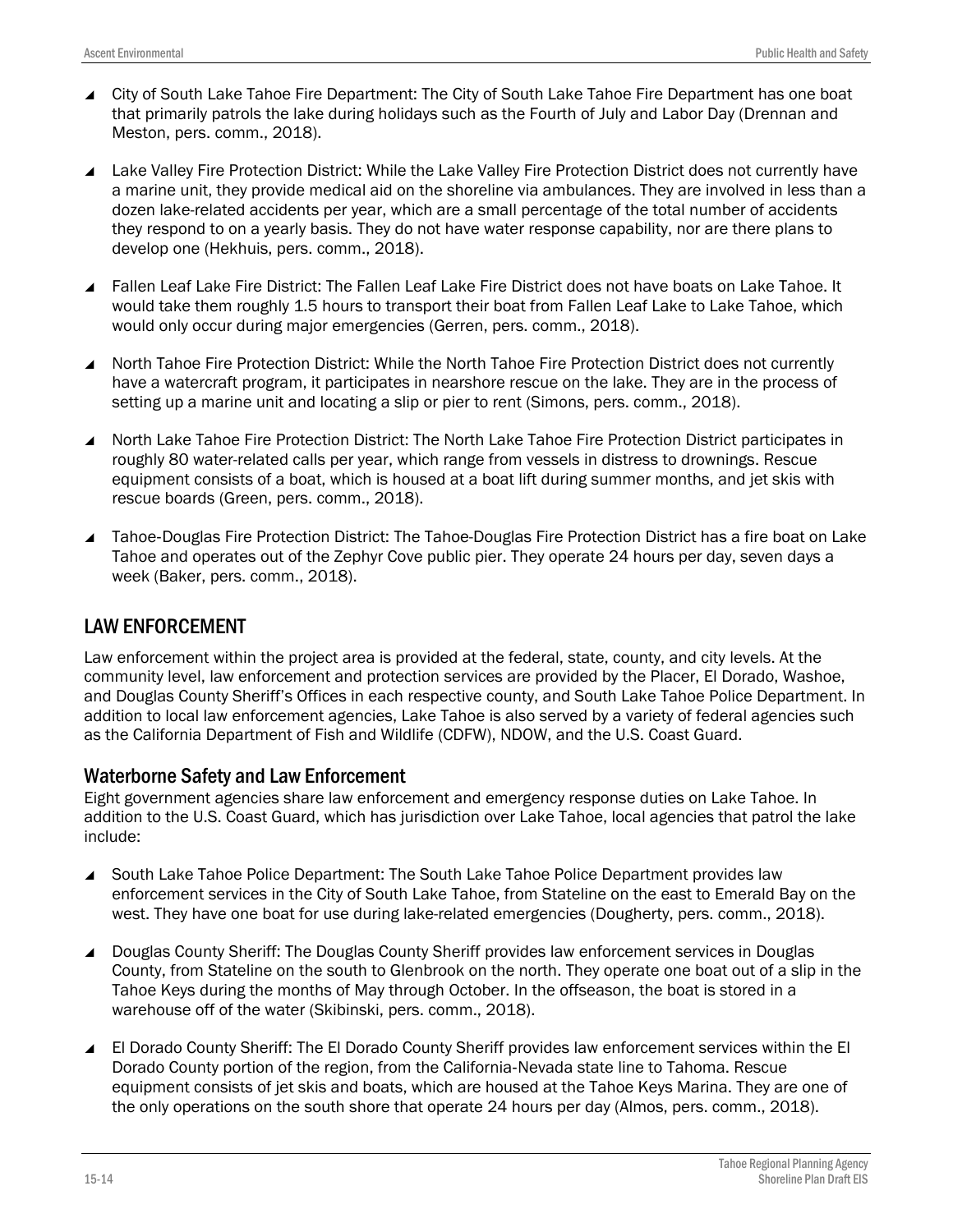- Placer County Sheriff: The Placer County Sheriff provides law enforcement services on the northwest corner of the lake, from Stateline Point south to Tahoma. They have a patrol boat on the lake that is staffed full time from mid-May through mid-September (Th-Sun). The boat operates out of the Sierra Boat Company (Baxter, pers. comm., 2018).
- Washoe County Sheriff: The Washoe County Sheriff provides law enforcement services in Washoe County, from Stateline Point south to Glenbrook. They have one boat for use during lake-related emergencies, which is manned on weekends from Memorial Day through October 1. The boat operates out of the Thunderbird Lodge (Bello, pers. comm., 2018).
- CDFW: CDFW is responsible for investigating polluting and oil spills on the California side of Lake Tahoe.
- ▲ NDOW: NDOW is responsible for investigating poaching or polluting on the Nevada side of Lake Tahoe. NDOW regulates boating safety pursuant to the Nevada Boat Act. Patterned after U.S. Coast Guard regulations, the Nevada Boat Act provides for the investigation of boating accidents on and the regulation of watercraft equipment and operation, and anchoring and mooring of watercraft to buoys.
- Nevada State Parks: Rangers from Nevada State Parks generally patrol Cave Rock and Sand Harbor. In emergency situations they can respond to assist local agencies. Rescue equipment and personnel consists of a boat, jet skis, and lifeguards (Wooldridge, pers. comm., 2018).

These law enforcement agencies implement either DBW regulations, known as the California Boating Law, or the Nevada Boat Act for their respective jurisdictions. The Sheriff's Offices also have other resources to respond to emergencies such as County Search and Rescue Teams and Air Search and Rescue.

#### EMERGENCY RESPONSE

#### U.S. Coast Guard

The U.S. Coast Guard is the overall search and rescue lead on Lake Tahoe. The marine units described below report to the U.S. Coast Guard Station Lake Tahoe, located at 2500 Lake Forest Road, when on patrol. The U.S. Coast Guard also has resources from Sacramento and the Bay Area to respond to any and all emergencies and large environmental spills. The U.S. Coast Guard is operational year-round and has two 29-foot patrol boats that regularly conduct patrols and respond to emergencies. They operate 24 hours per day, seven days a week. The mission of the Tahoe station is search and rescue only. All environmental spill responses would be coordinated through the U.S. Coast Guard's National Response Center (Bieber, pers. comm., 2018).

#### U.S. Navy

The U.S. Navy, located at Naval Air Station Fallon in Fallon, NV, provides additional air search and rescue capabilities. The U.S. Navy has three SH-60-S rescue helicopters, whose primary function is military search and rescue. Their secondary function is civilian search and rescue. While the U.S. Navy does perform search and rescue in the Lake Tahoe region, the majority of incidents are mountain rescue operations. They are rarely involved with incidents in Lake Tahoe (Upham, pers. comm., 2018).

# 15.4 ENVIRONMENTAL CONSEQUENCES AND MITIGATION MEASURES

## 15.4.1 Methods and Assumptions

The area of assessment extends beyond the shorezone to include the lakezone, where water-dependent recreation occurs, and generally includes upland areas where, in relation to potential future projects, hazardous materials may be transported, used, and disposed.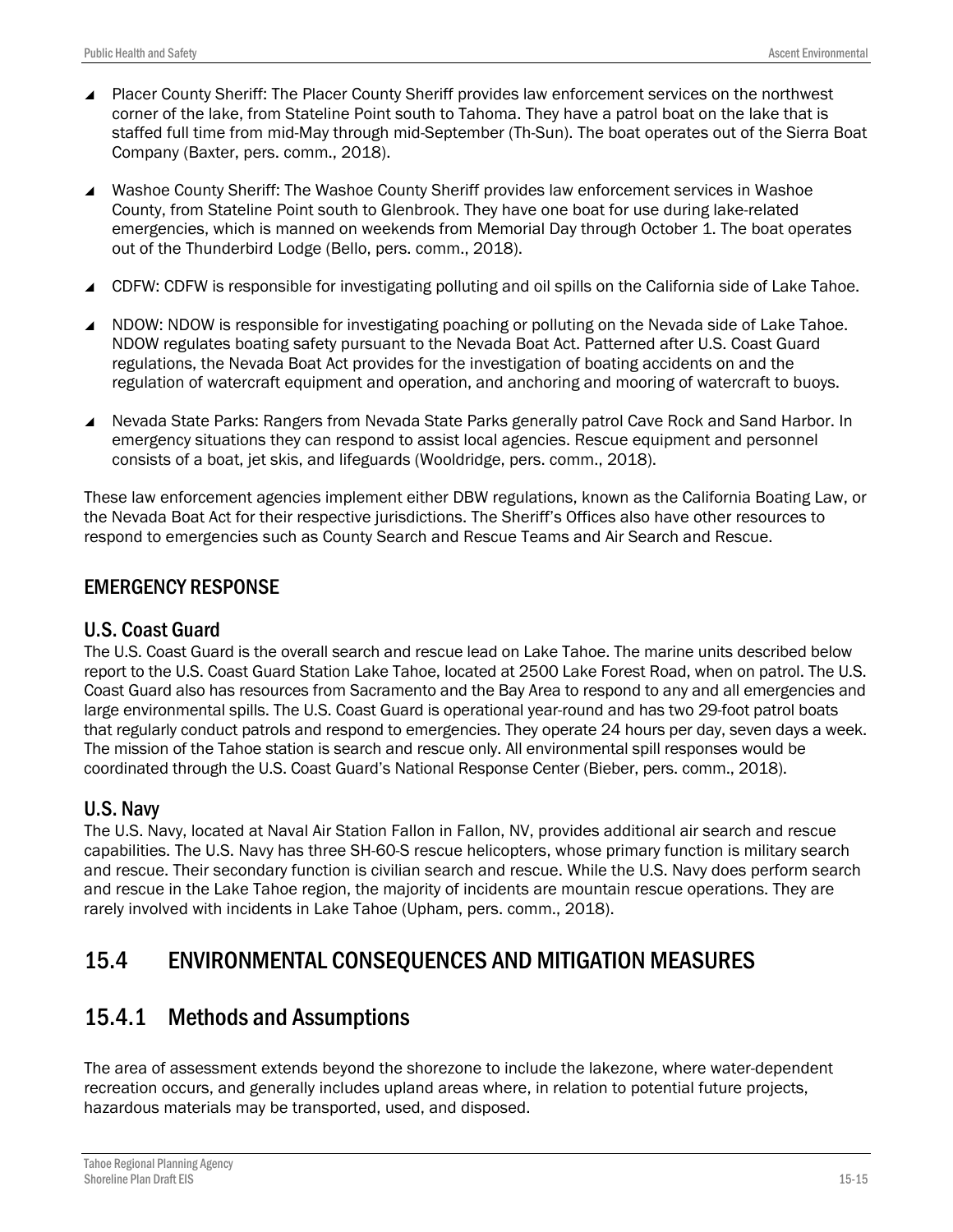Methods for the impact analysis included a review of applicable laws and regulations pertaining to public safety, hazards, and hazardous materials generally, and as applicable to the project alternatives and the project area. Within this framework, potential for boating accidents, emergency response capacity, known locations of hazardous materials, and the potential for other safety or hazardous conditions were reviewed based on TRPA planning documents, goals, and policies, and through consultation with representatives of public service providers. The impact analysis considered potential for changes in the nature, extent, or presence of hazardous conditions to occur as a result of construction and operation of potential future projects, including increased potential for exposure to hazardous materials and conditions and increased boating accidents due to increased boating activity and navigation hazards. Compliance with applicable federal, state, and local health and safety laws and regulations would generally protect the health and safety of the public.

Potential effects associated with the project would be temporary or permanent. Temporary impacts generally include effects associated with construction activities, including the transport, storage, and use of potentially hazardous chemicals and the potential to encounter hazardous wastes during construction. Permanent impacts generally include effects associated with increased navigational hazards in the lake and increased boating use, which could lead to increased boating accidents and a corresponding need for emergency services and access to the lake.

# 15.4.2 Significance Criteria

Significance criteria relevant to public health and safety are summarized below. The "Human Health," "Risk of Upset," "Land," "Water Quality," and "Public Services" criteria from the TRPA Initial Environmental Checklist were reviewed to develop criteria pertaining to the hazards, public safety, and public services impacts of the alternatives. There are no TRPA environmental thresholds that relate to public health and safety. An impact would be significant if it:

- results in a substantial increase in the risk for watercraft accidents;
- involves a risk of the accidental release of hazardous substances;
- impairs or result in a decrease in emergency access to the Shoreline;
- exposes people or property to risk of injury or loss of life due to seismic hazards, including seiche; and/or
- creates a substantial need within the region for new or altered public services related to fire protection, law enforcement and protection, or other emergency response services.

# 15.4.3 Environmental Effects of the Project Alternatives

## Impact 15-1: Increase in watercraft accidents due to increased boating and navigational hazards

Alternatives 1, 2, and 3 would increase the number of annual and peak day boat trips on the lake, whereas Alternative 4 would retain boating levels consistent with existing conditions. Increased levels of boating activity would add to the factors that contribute to boating accidents, such as more watercraft, higher boating density at popular shoreline areas and lake access points, and greater potential for conflicts between motorized and nonmotorized recreation. While the additional boating activity resulting from Alternatives 1, 2, and 3 would aggravate the factors that contribute to boating accidents, the 600-foot no-wake zone, improved public boating safety education programs, and compliance with California and Nevada boating safety laws would reduce the risks and associated impacts. Alternative 4 would not contribute to such factors.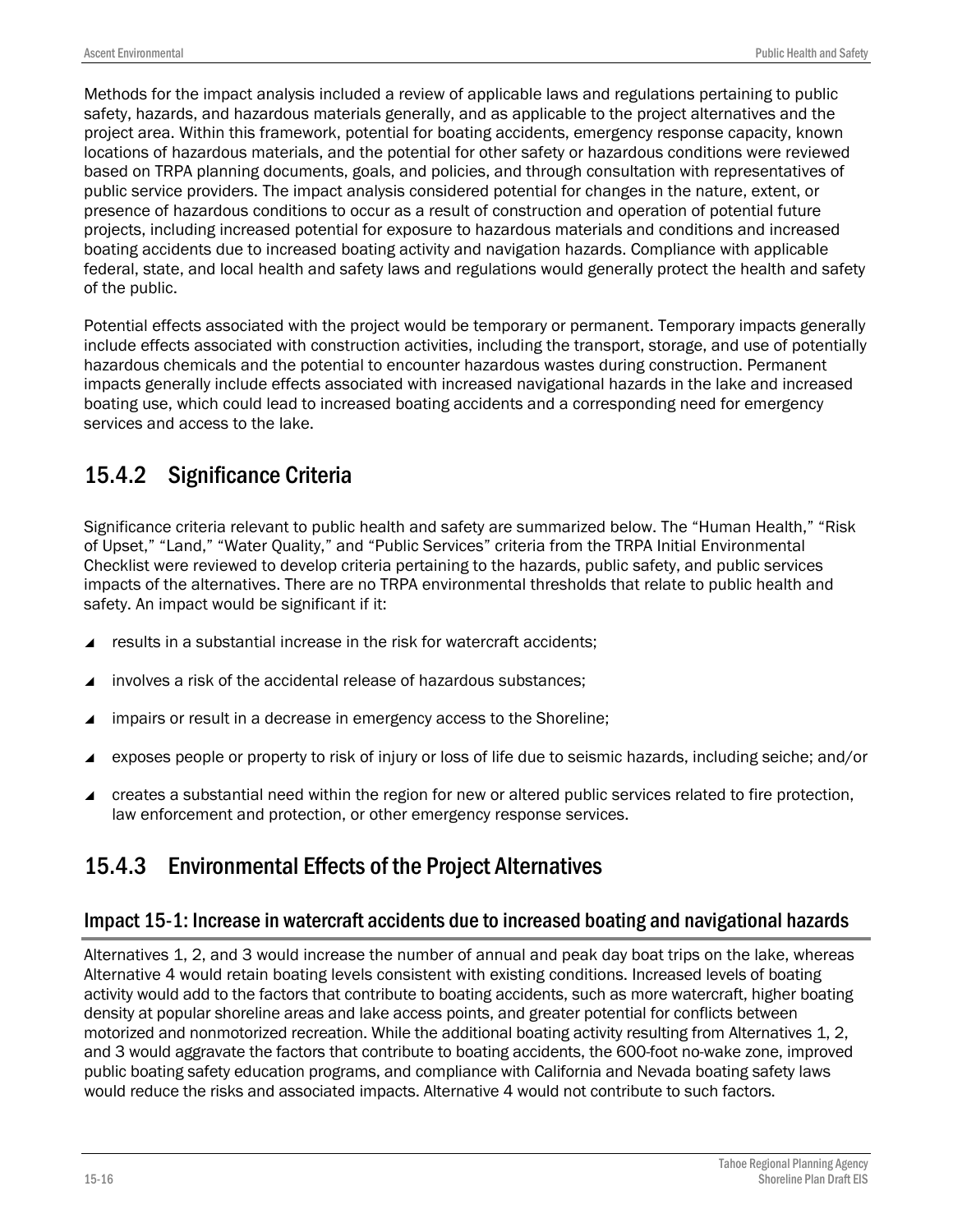Implementation of any of the four alternatives could lead to public piers extending beyond the 600-foot nowake zone, which could create navigational hazards and conflicts between motorized and nonmotorized watercraft and swimmers. Additionally, Alternative 2 does not include location standards limiting the length of private multiple-use piers to within the no-wake zone. Given the increase in boating activity associated with Alternatives 1, 2, and 3 and the increase in navigational hazards associated with all four alternatives, there would be a **potentially significant** impact related to boating accidents with all four alternatives.

Implementation of Mitigation Measure 15-1a would reduce the impacts associated with Alternatives 1, 2, and 3 to less-than-significant levels. Implementation of both Mitigation Measure 15-1a and Mitigation Measure 15-1b would reduce the impact of Alternative 2 to a less-than-significant level.

#### Alternative 1: Proposed Shoreline Plan

The goal of Alternative 1 is to enhance the recreational experience at Lake Tahoe while protecting the environment and responsibly planning for the future. At buildout, it would allow for up to 10 new public piers and 128 new private piers (including private multi-use piers) for a total of 900 piers, two new public boat ramps for a total of 24 public boat ramps, and up to 2,116 new moorings for a total of 10,847 moorings. New and existing buoys could be converted to slips and vice versa at facilities open to the public (e.g., marinas). Littoral parcels would be eligible for up to two or three moorings, based on lot width.

#### Increased Boating

New moorings and boat ramps would increase the capacity for boating on the lake compared to baseline conditions. Increased boating would be expected during peak summer days at popular recreation areas including Baldwin Beach, east shore beaches, and many of the state parks such as Emerald Bay State Park, Lake Tahoe Nevada State Park at Sand Harbor, and Kings Beach State Recreation Area (see Chapter 8, "Recreation," for a detailed description of the pattern of recreation in the region). Buildout conditions would create an approximately 13 percent increase in peak day boat trips and an approximately 16 percent increase in annual boat trips over baseline conditions (Table 2-4). Boating activity would increase from approximately 5,900 to 6,700 boat trips on a peak day and from approximately 234,100 to 272,400 boat trips annually (Table 2-4). On a peak day, Alternative 1 would result in one boat for every 18 acres on the lake, compared to baseline conditions of approximately one boat for every 21 acres.

Increased boating use would result in a greater number of watercraft, increased boating density at popular shoreline locations and lake access points, and a higher potential for conflicts between motorized and nonmotorized recreators. Assuming the increase in boating use is commensurate with an increase in boating accidents, a 16 percent increase in annual boat trips over baseline conditions would result in 1.8 more accidents per year, based on the 11 accidents that occurred in 2016 (see Section 15.3.1, "Boating," above). However, other factors beyond the number of boats on the lake contribute to boating accidents, and there may be a nonlinear relationship between increased boating activity and number of accidents.

Alternative 1 would maintain the existing 600-foot no-wake zone and 5 mph speed limit. Within Emerald Bay, the no-wake zone would be expanded to include all areas within the bay. Speed would be limited to 5 mph generally, and up to 7 mph for tour boats. In addition, priority areas for enforcement of the no-wake zone would be created in areas that receive heavy nonmotorized watercraft use. TRPA would provide increased lake-wide no-wake zone education and increased patrols and enforcement in front of state park lands along the shoreline, including at DL Bliss State Park, Sugar Pine Point State Park, and Lake Tahoe Nevada State Park. Navigational buoys demarcating the no-wake zone near state parks, marinas, and other areas may be established to improve compliance. The establishment of the 600-foot no-wake zone is believed to have resulted in an overall decrease in the number of spatial conflicts with different types of marine craft (e.g., kayaks and canoes versus power boats) (TRPA 2004). Compliance with this standard relies on public education and the TRPA Watercraft Team, who are tasked with enforcing the no-wake zone. With implementation of the new launch fee, TRPA would have additional funds to increase patrols, resulting in better compliance with the no-wake zone regulations. As discussed above in Section 15.3.1, "Boating," California, Nevada, and the U. S. Coast Guard are engaged in public boating safety education programs and anticipate that these efforts are effective in reducing overall accident rates. In addition, SB 941 mandates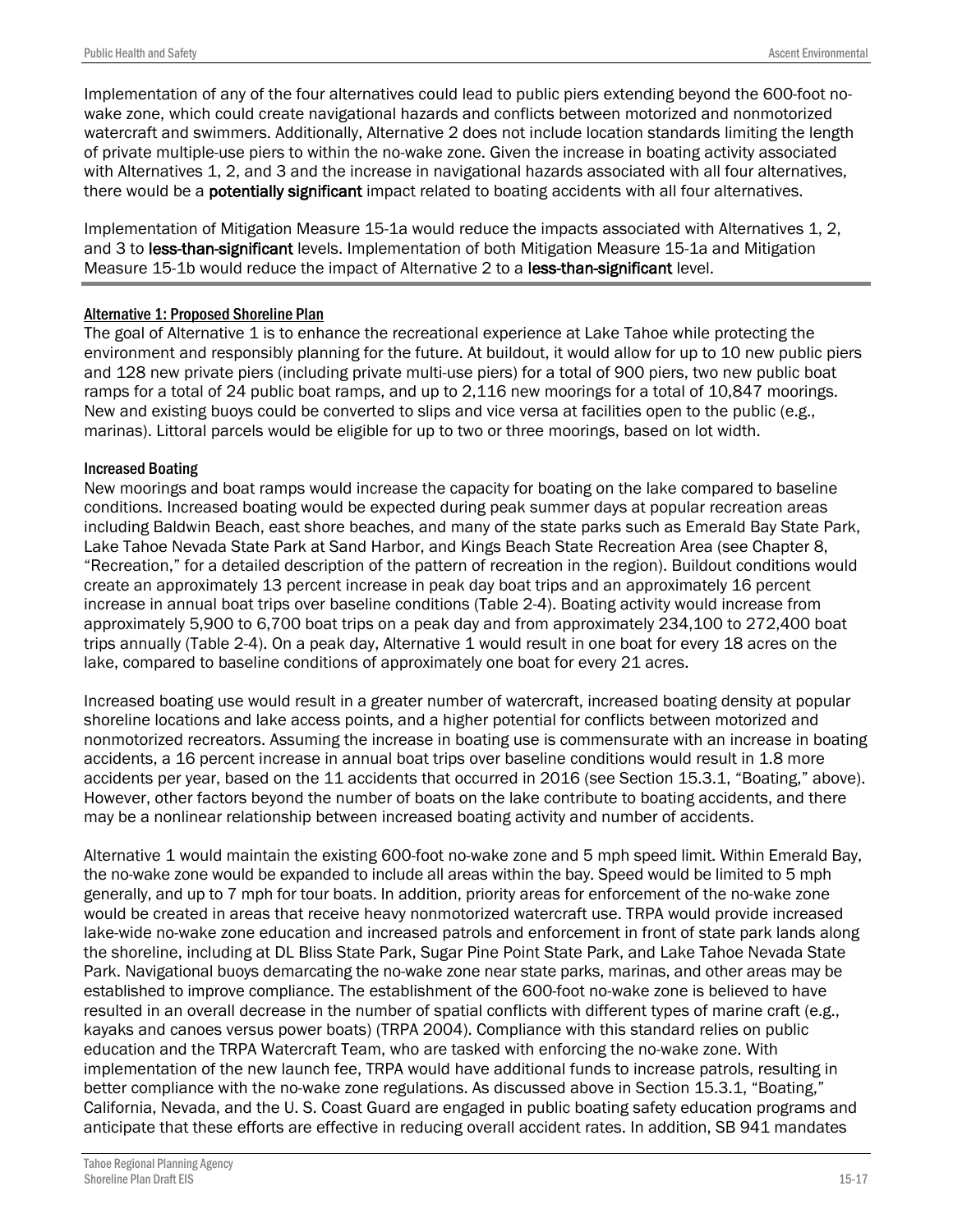boater safety education for anyone who intends to operate a motor-powered vessel on California waterways and Nevada boating laws require safe boating operation and specific safety equipment. Given the 600-foot no-wake zone and expanded no-wake zone in Emerald Bay, improved public boating safety education programs, increased safety/enforcement patrols, and compliance with California and Nevada boating safety laws, impacts associated with increased boating would be less than significant.

#### Increased Navigational Hazards

Alternative 1 would result in an increase in potential navigational hazards within the lake such as new buoys, new piers (particularly in areas currently without piers), and extensions of existing piers. Due to their relatively smaller size and lower visibility compared to other structures, buoys installed in open waters, with few or no existing structures in the immediate area, create hazards for watercraft operators, particularly at night. If buoys are not maintained during fluctuating lake levels, they may become submerged. Submerged buoys in any location may be struck by a vessel underway, causing injury to boaters. Mooring buoys would comply with the construction specifications set forth in the California Waterway Marking System or as otherwise recommended by USACE or the U. S. Coast Guard. The U. S. Coast Guard requires that all mooring buoy fields be lit at the lakeward corners. This requirement would be enforced as buoy fields expand through permitting, thus reducing the navigational hazard.

New buoys could also present a navigational hazard to nonmotorized watercraft and swimmers forced to travel outside the no-wake zone to navigate around buoys. However, as described in Chapter 8, "Recreation," Impact 8-1, new buoys would be required to comply with location standards included in the Shoreline Plan, which would provide for adequate spacing between buoys and between a buoy or buoy field and the shoreline.

As shown in Section 4, "Land Use," Exhibits 4-1 through 4-5, 4-7, and 4-8, the majority of parcels eligible for new private piers are clustered in areas where there are already existing private piers and structures that drive navigational patterns (TRPA 2004). New private piers would also be required to comply with design standards for length of the pier and would terminate within the no-wake zone. This would allow nonmotorized recreation users and swimmers to move around the end of a pier while remaining within the no-wake zone. Therefore, new private piers constructed within the required setbacks and within the pierhead line rarely constitute a navigational hazard.

However, new or modified facilities that extend beyond the pierhead line represent new navigational hazards. Public piers could deviate from design standards that apply to private piers to the extent necessary to provide a public service. Thus, a public pier could be designed such that it extends beyond the 600-foot no-wake zone, which could cause nonmotorized watercraft and swimmers traveling laterally along the shoreline to move outside of the no-wake zone as they pass the pier if the pier does not provide sufficient space for recreationists to pass underneath. This could result in nonmotorized watercraft and swimmers recreating in an area where motorized watercraft speeds regularly exceed 5 miles per hour, creating large wakes. Motorized watercraft traveling at higher speeds may also have more trouble seeing nonmotorized watercraft and swimmers, creating a greater potential for accidents. Thus, public piers allowed to extend beyond the 600-foot no-wake zone could result in a **potentially significant** impact related to navigational hazards and public safety.

#### Alternative 2: Maintain Existing TRPA Shorezone Regulations (No Project)

Alternative 2 would retain the existing TRPA Shorezone Code prohibiting new structures within TRPAdesignated prime fish habitat and there would be no cap on new moorings. The number of buoys, slips, and boat lifts would be limited by the number of eligible parcels that could place moorings consistent with locations standards. These standards would allow for an estimated 4,871 new buoys, 1,897 boat slips, and 168 boat lifts, for a total of 6,936 new moorings. Under Alternative 2, up to 476 new piers could be constructed, that could include any number of public, multiple-use, or private single-use piers. This is the only alternative that would allow new marinas (up to two). New shorezone structures would be excluded from fish habitat and from within 200 feet of stream or river inlets.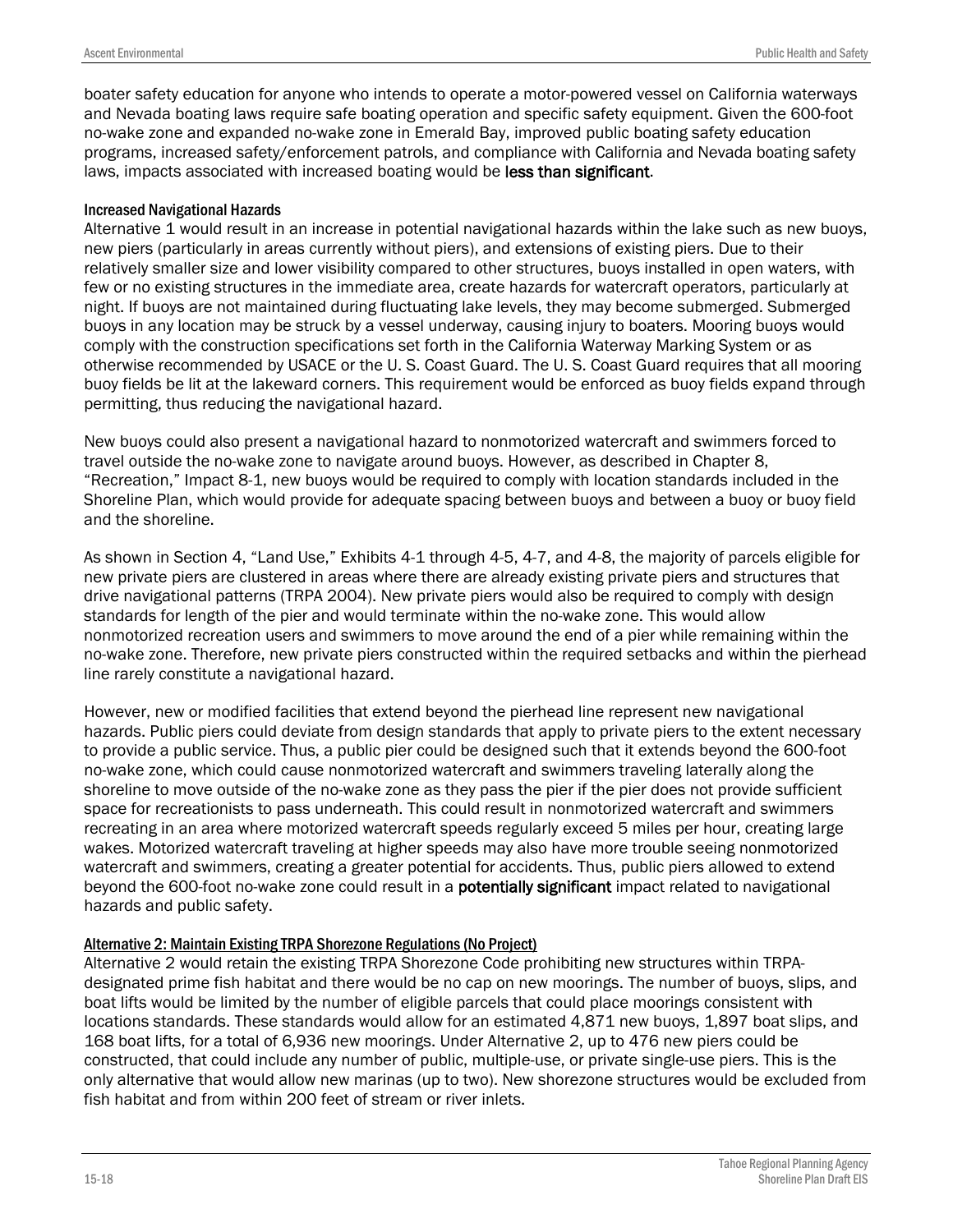Alternative 2 would result in similar impacts as described above for Alternative 1, but greater in degree due to the larger number of structures projected at buildout and lack of the expanded no-wake zone. As described in Chapter 8, "Recreation," Impact 8-1, increased boating would be expected during peak summer days at popular recreation areas. Alternative 2 at buildout would result in an approximately 45 percent increase in peak day boat trips and an approximately 53 percent increase in annual boat trips over baseline conditions (Table 2-4). Boating activity would increase from approximately 5,900 to 8,500 boat trips on a peak day and from approximately 234,100 to 358,900 boat trips annually. On a peak day at buildout, there would be one boat for every 14 acres on the lake, compared to baseline conditions of approximately one boat for every 21 acres (Table 8-3). Assuming the increase in boating use is commensurate with an increase in boating accidents, a 53 percent increase in annual boat trips over baseline conditions would result in 5.8 more accidents per year. There are other factors that contribute to boating accidents besides the numbers of boats on the lake, and thus, there may be a nonlinear relationship with increased boating activity and accidents. Given the substantial increase in boating under Alternative 2, this impact would be **potentially significant**.

As described in Alternative 1, new or modified facilities that extend beyond the pierhead line represent a new navigational hazard. In addition to public piers which could extend beyond the 600-foot no-wake zone, Alternative 2 does not limit the length of private multiple-use piers to within the no-wake zone. Thus, new private multiple-use piers associated with Alternative 2 could result in a potentially significant impact related to conflicts between nonmotorized recreationists and motorized recreationists.

#### Alternative 3: Limit New Development

The goal of Alternative 3 is to reduce the risk of environmental impacts by limiting new shoreline development, while still providing enhanced public access. Motorized watercraft access would be concentrated at marinas and public facilities. This alternative would allow for a total of 365 new public buoys or slips, five new public piers, and one new public boat ramp. This alternative would also authorize 86 new private multiple-use piers.

Alternative 3 would result in similar impacts as described above for Alternative 1, but to a lesser degree due to fewer structures at buildout. Increased boating would be expected during peak summer days at popular recreation areas. Alternative 3 at buildout would result in an approximately four percent increase in peak day boat trips and an approximately four percent increase in annual boat trips over baseline conditions (Table 2- 4). Based on the number of new shorezone structures for Alternative 3, boating activity would increase from approximately 5,900 to 6,100 boat trips on a peak day and from approximately 234,100 to 242,900 boat trips annually (Table 2-4). On a peak day at buildout, there would be one boat for every 20 acres on the lake, which represents an incremental increase in the density of boats on the lake on a peak day over baseline conditions of approximately 21 acres per boat (Table 8-3). It is not likely that this increase in boating density would be noticeable to recreation users. Assuming the increase in boating use is commensurate with an increase in boating accidents, a four percent increase in annual boat trips over baseline conditions would result in 0.4 more accidents per year. For the same reasons discussed under Alternative 1, public safety impacts due to increased boating would be less than significant.

Public piers with Alternative 3 could deviate from design standards that apply to private piers to the extent necessary to provide a public service. For the same reasons discussed under Alternative 1, public piers that extend outside of the no-wake zone could create new conflicts between nonmotorized watercraft and swimmers and motorized watercraft. Thus, Alternative 3 would result in a **potentially significant** impact related to public safety.

#### Alternative 4: Expand Public Access and Reduce Existing Development

The goal of Alternative 4 is to expand public access, reduce existing shoreline development, and increase restoration to minimize the risk of environmental harm. Alternative 4 would include transfer ratios that would allow some private shorezone structures to be removed and rebuilt in different locations if the project resulted in a 2:1 reduction in the number of structures. At buildout, this alternative would allow 15 new public piers and no other new shorezone structures.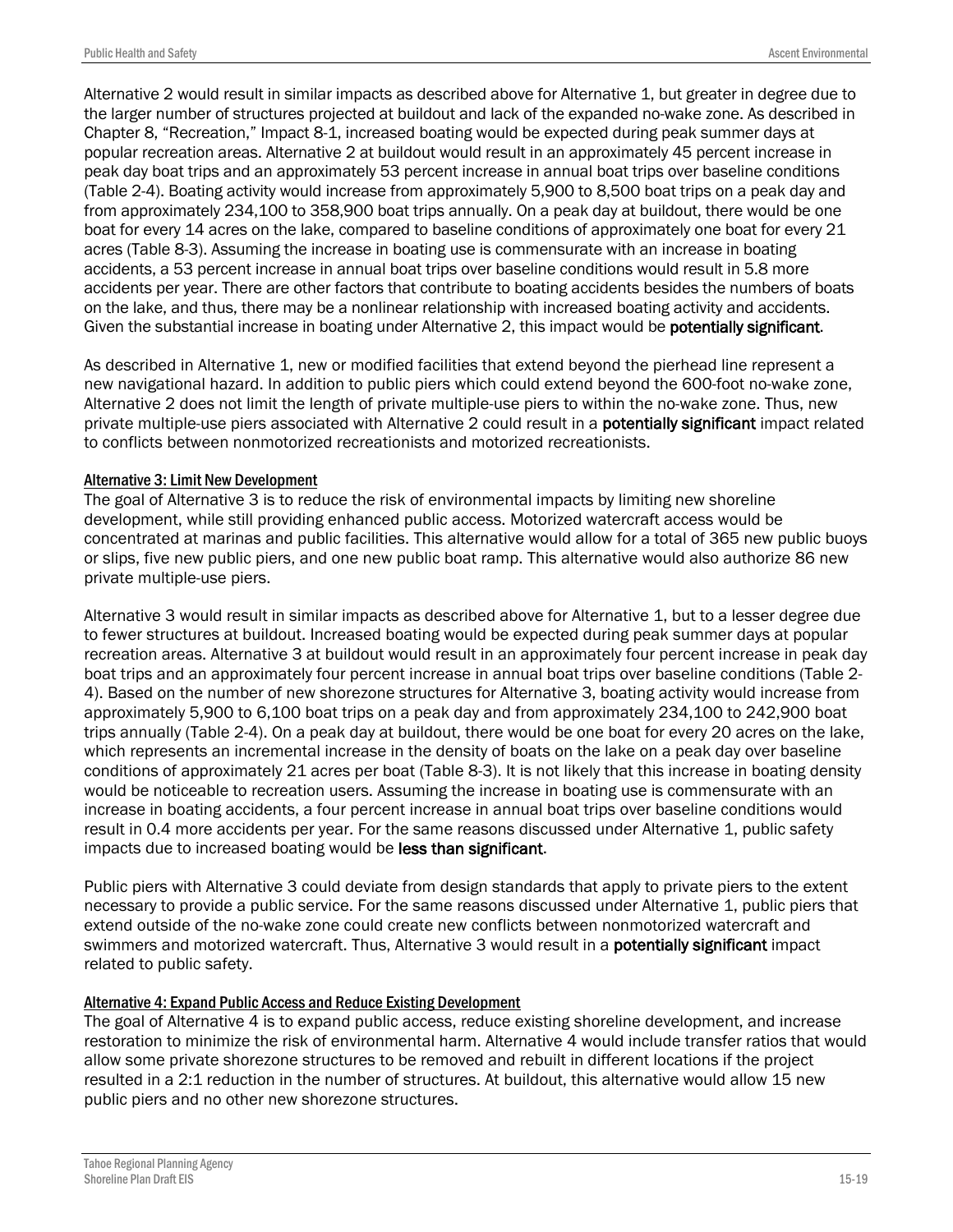With implementation of Alternative 4, there would be no change in peak day or annual boat trips from baseline conditions, and no change in the density of boats on the lake (i.e., there would still be one boat for every 21 acres of lake). Therefore, no impact to public safety would occur due to increased boating.

However, public piers allowed under Alternative 4 would be subject to the same design and location standards as identified for Alternatives 1 and 3, in that they could extend outside of the no-wake zone, creating conflicts between nonmotorized watercraft and swimmers and motorized watercraft. As a result, Alternative 4 would result in a potentially significant impact on public safety.

#### Mitigation Measures

### Mitigation Measure 15-1a: Maintain nonmotorized navigation within the no-wake zone

This mitigation measure would be required for public piers in Alternatives 1, 3, and 4 and multiple-use and public piers in Alternative 2.

TRPA will implement Mitigation Measures 8-1a and 8-1c as described in Chapter 8, "Recreation." These mitigation measures require that TRPA revise the pier design standards for piers that extend 600 feet or more from the highwater elevation to provide lateral nonmotorized recreation access within the 600-foot no-wake zone and provide for a 200-foot buffer between motorized watercraft in motion and nonmotorized recreationists in areas outside of no-wake zones.

### Mitigation Measure 15-1b: Implement Mitigation Measure 10-1 to limit the number of moorings and boat ramps

This mitigation measure would be required for Alternative 2.

TRPA will implement Mitigation Measure 10-1, as described in Chapter 10, "Air Quality," which would revise the Code of Ordinances to limit the total number of new moorings (i.e., buoys, slips, and lifts) and boat ramps to the number authorized under Alternative 1. This would allow a total of 2,116 new moorings and two new boat ramps.

#### Significance after Mitigation

With implementation of Mitigation Measure 15-1a, new public piers for Alternatives 1, 3, and 4 and multipleuse piers for Alternative 2 would be required to demonstrate that safe lateral access for nonmotorized watercraft and swimmers would be provided within the no-wake zone either through reducing pier length or by constructing a pier that would allow for passage of these recreation users underneath the pier. A 200-foot buffer area between motorized watercraft in motion and nonmotorized recreationists outside of no-wake zones would also reduce conflict between motorized and nonmotorized uses. After implementation of this mitigation measure, public safety issues created by piers extending into the no-wake zone would be reduced to a less-than-significant level.

With implementation of Mitigation Measure 15-1b, TRPA would revise the standards for approval of new shorezone structures that would increase motorized boats on the lake so that the rate in which new moorings or boat ramps are approved is metered. This would allow for TRPA to monitor the number of boating accidents as the number of boats on the lake increases over time. If the monitoring results indicate a substantial increase in boating accidents, then no additional moorings or boat ramps would be approved. Because the number of boat ramps and moorings would be allocated over a longer period of time and could be capped in the event that there is a substantial increase in boating accidents, public safety impacts would be reduced to a less-than-significant level.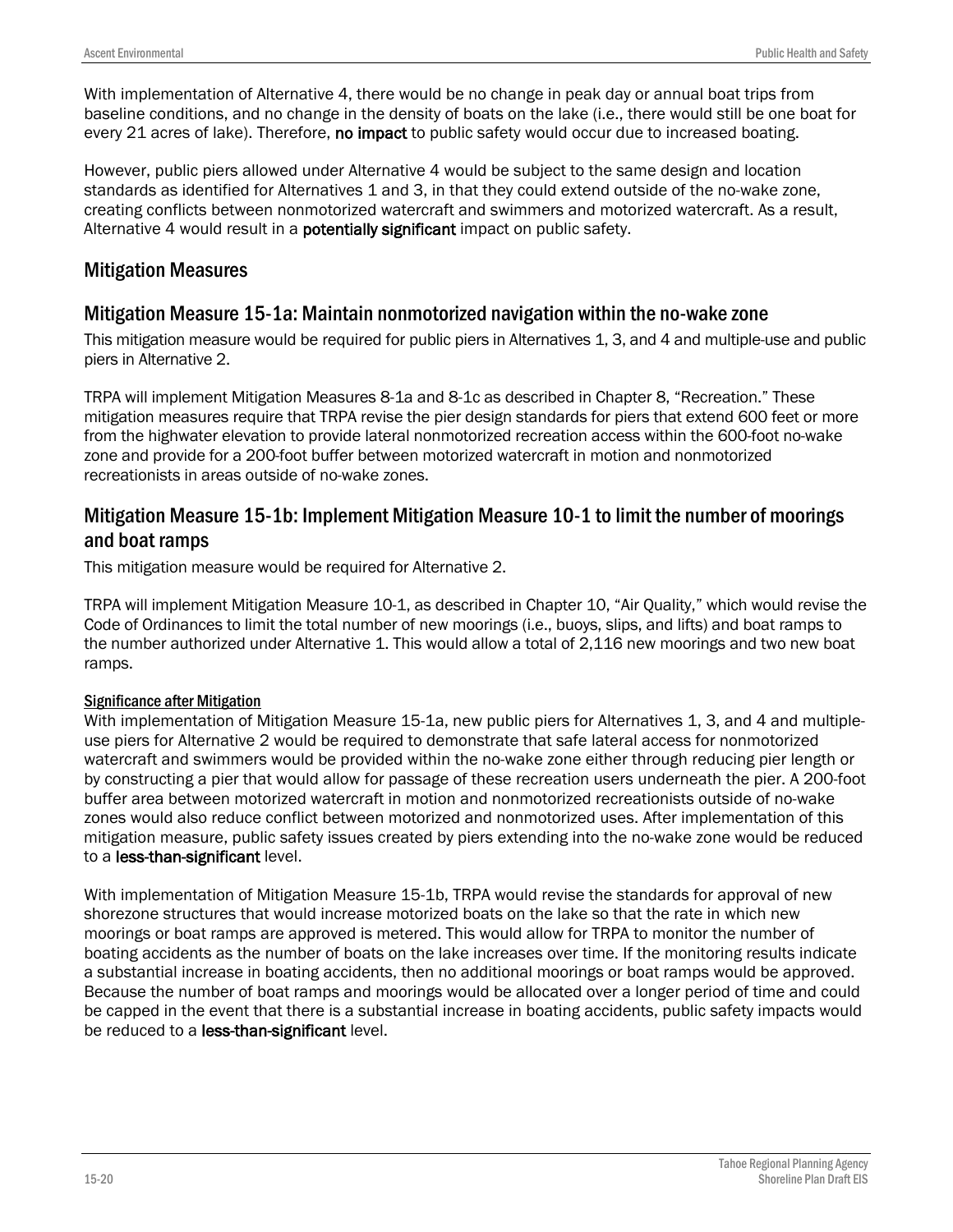## Impact 15-2: Accidental release of hazardous substances

Each of the Shoreline Plan alternatives would temporarily increase the regional transportation, use, storage and disposal of hazardous materials and petroleum products commonly used at construction sites (such as diesel fuel, lubricants, paints and solvents, and cement products containing strong basic or acidic chemicals), which could result in accidents or upset conditions that could create hazards to people and the environment. The replacement of older piers may require the disposal of wood treated with preservatives, which could contaminate surface water and groundwater if not properly handled and disposed. Temporary impacts could occur if construction were to affect sites of known contamination or inadvertently disturb hazardous materials or wastes in a manner that could release these materials into the environment, exposing construction workers or nearby sensitive receptors to hazardous conditions. Compliance with all local, state, and federal regulations is sufficient to ensure that any hazardous materials used during construction of future projects would not result in adverse effects. Specific projects implemented in accordance to the adopted Shoreline Plan would be subject to permit processes and conditions pursuant to TRPA regulations and, depending upon location and whether or not there is federal discretion, CEQA and NEPA statutes and implementing regulations. Such review could include site-specific impact analysis and adoption of feasible mitigation measures that must be implemented to assure that standards of the region are met.

With the addition of access points to the lake and the increase in navigational hazards in the form of longer piers and additional structures in the water, the Shoreline Plan alternatives could result in a long-term increase in the risk of accidental discharge of fuel and other hazardous materials into the lake. Alternative 1 would require that TRPA consult with water purveyors when evaluating applications and development of permit conditions for any proposed shoreline structure within one quarter mile of a drinking water intake, while Alternatives 2, 3 and 4 would require consultation within 600 feet. Furthermore, as described in Chapter 6, "Hydrology and Water Quality," Impact 6-4, given the rapid rate of biodegradation of hydrocarbon compounds, the non-toxic levels monitored on the lake, and current TRPA regulations pertaining to control of discharges of contaminants from boating facilities using best management practices (BMPs), impacts associated with direct discharge of contaminants from boating activities and facilities were found to be less than significant. Therefore, impacts related to accidental release of hazardous substances would be less than significant for each alternative.

#### Alternative 1: Proposed Shoreline Plan

Alternative 1 would allow for new piers, boat ramps, and moorings, which could pose a risk for accidental release of hazardous materials during construction and operation of these structures.

#### **Construction**

Construction of moorings, piers, and public boat ramps would temporarily increase the regional transportation, use, storage, and disposal of hazardous materials and petroleum products commonly used at construction sites (such as diesel fuel, lubricants, paints and solvents, and cement products containing strong basic or acidic chemicals), which could result in accidents or upset conditions that could create hazards to people and the environment. Accidental spills and leakage from construction equipment may involve fuel, lubricants, hydraulic fluids and coolants. These types of routine uses are carefully regulated, and subsequent projects would be required to handle hazardous materials in accordance with applicable federal, state, and local laws. Projects would be required to conform to permit conditions and spill prevention plans prepared under SWRCB Construction General Permit to avoid spills and releases of hazardous materials and wastes. Pursuant to 40 CFR 112, a SPCC plan that identifies BMPs for spill and release prevention and provides procedures and responsibilities for rapidly, effectively, and safely cleaning up and disposing of any spills or releases would be established. BMPs include, for example, the designation of special storage areas and labeling, containment berms, coverage from rain, and concrete washout areas. As required pursuant to state and federal law, plans for notification and evacuation of site workers and local residents in the event of a hazardous materials release would be in place throughout construction.

The replacement of older piers may require the disposal of wood treated with preservatives, such as arsenic, chromium, copper, pentachlorophenol, or creosote. If TWW is not properly disposed of, the chemicals it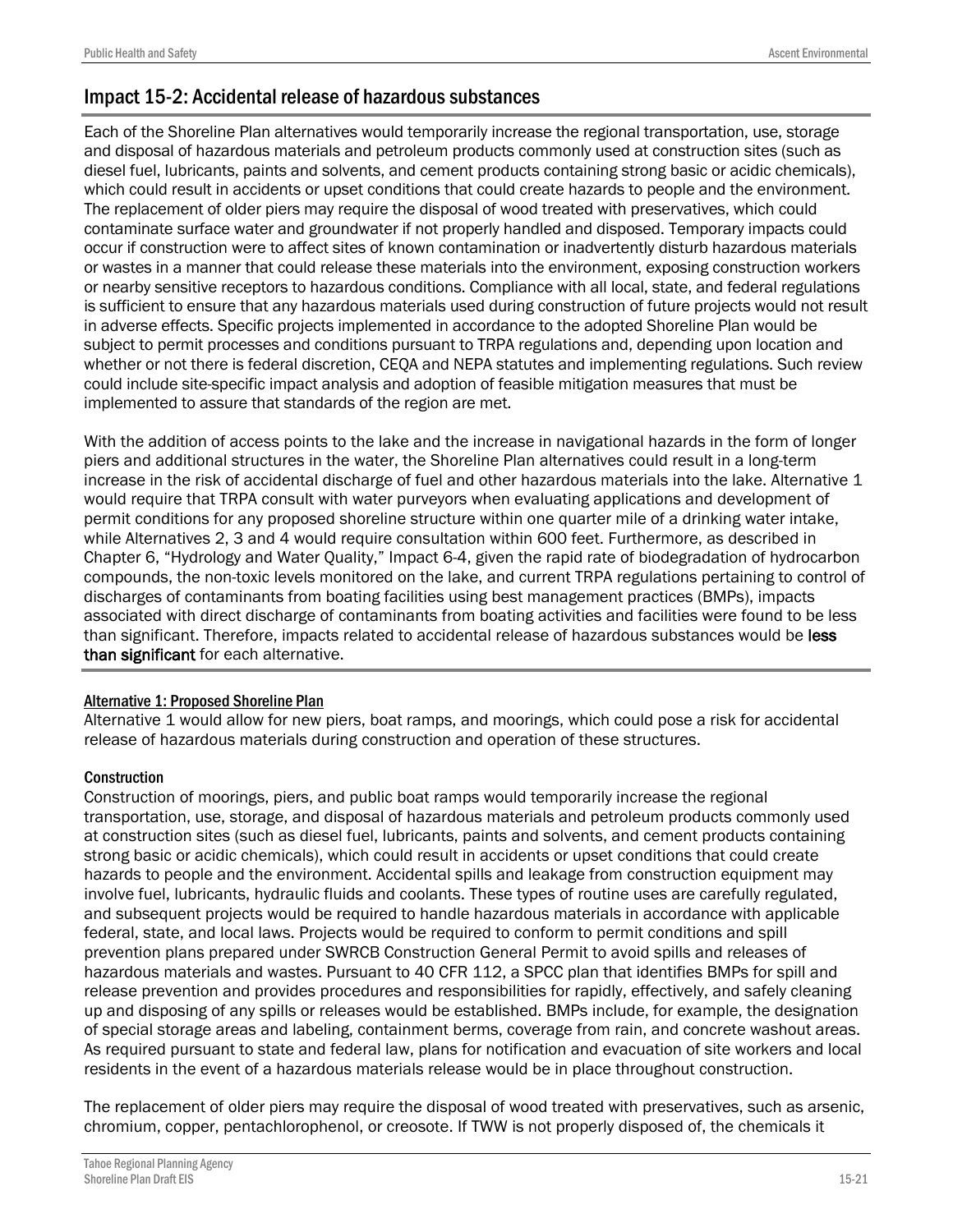contains can contaminate surface water and groundwater. Existing piles would be pulled from the lakebed using a crane or jack mechanism mounted to a barge. If piles need to be cut prior to transport, plastic sheeting would be placed under the saw equipment area to gather all shavings, where feasible. Shavings would also be placed in bins for transport to an appropriate disposal facility. In accordance with Section 25150.7 of the California Health and Safety Code, TWW would be managed and transported to an appropriate disposal facility. This would minimize any impact related to the disposal of TWW.

Temporary impacts could occur if construction were to affect sites of known contamination or inadvertently disturb other hazardous materials or wastes in a manner that could release hazardous materials into the environment, exposing construction workers or nearby sensitive receptors to hazardous conditions. Two RECs have been identified within or immediately adjacent to the project area: the Tahoe Boat Company UST cleanup site and the Sierra Boat Company UST cleanup site. Other hazardous materials potentially encountered during demolition of existing structures and project construction could include asbestos, leadbased paint and other coatings, aerially deposited lead, heavy metals, polychlorinated biphenyls, and vapor encroachment conditions. Surveys for and removal of these substances are regulated. The project area could also be affected by undocumented contamination that has not been characterized or remediated and could, therefore, create a hazard to people or the environment.

Future projects would be required to comply with all local, state, and federal regulations pertaining to construction and operation, including TRPA's Standard Conditions of Approval for Shorezone Projects, that control the transport, use, and storage of hazardous materials and minimize the potential for an accidental release of hazardous materials. Development and implementation of a Spill Prevention and Response Plan also would be required prior to commencing construction activities. Additionally, all amphibious barges used for in-lake construction would be fueled on dry land. Floating barges would be fueled from appropriate containers that minimize the likelihood of spilling. All construction personnel, vehicles, or other heavy equipment would have spill containment kits readily accessible, and construction personnel would be trained to contain and clean up spills of routine chemicals (e.g., fuel, lubricants). With implementation of these measures, the probability for a chemical spill to enter the lake in volumes that would result in concentrations of contaminants that would pose a risk to public safety is low. Furthermore, specific projects implemented subsequent to the Shoreline Plan would be subject to TRPA permit processes, conditions, and regulations and, depending upon location and whether or not there is federal discretion, CEQA and NEPA statutes and implementing regulations. Such review would include site-specific impact analysis and adoption of feasible mitigation measures that must be implemented to assure that standards of the region are met. Therefore, this impact would be less than significant.

#### Operations and Maintenance

With the addition of access points to the lake and the increase in navigational hazards in the form of longer piers and additional structures in the water, Alternative 1 could result in a long-term increase in the risk of accidental discharge of fuel and other hazardous materials into the lake. The Shoreline Plan would require that TRPA consult with water purveyors when evaluating applications and development of permit conditions for any proposed shoreline structure within one quarter mile of a drinking water intake. Furthermore, as described in Chapter 6, "Hydrology and Water Quality," Impact 6-4, impacts associated with direct discharge of contaminants from boating activities and facilities, such as fueling spills or accidental leaks, were found to be less than significant. Given the rapid rate of biodegradation of hydrocarbon compounds, the non-toxic levels monitored on the lake, and current TRPA regulations pertaining to control of discharges of contaminants from boating facilities using BMPs, this impact would be less than significant.

#### Alternative 2: Maintain Existing TRPA Shorezone Regulations (No Project)

Alternative 2 would allow for new piers, boat ramps, and moorings, which could pose a risk for accidental release of hazardous materials during construction and operation of these structures. This is the only alternative that would allow new marinas (up to two).

Alternative 2 would consist of the same types of construction activities as Alternative 1 but, given the greater number of new structures allowed under Alternative 2, would result in a larger increase in the temporary transportation, use, storage, and disposal of hazardous materials and petroleum products commonly used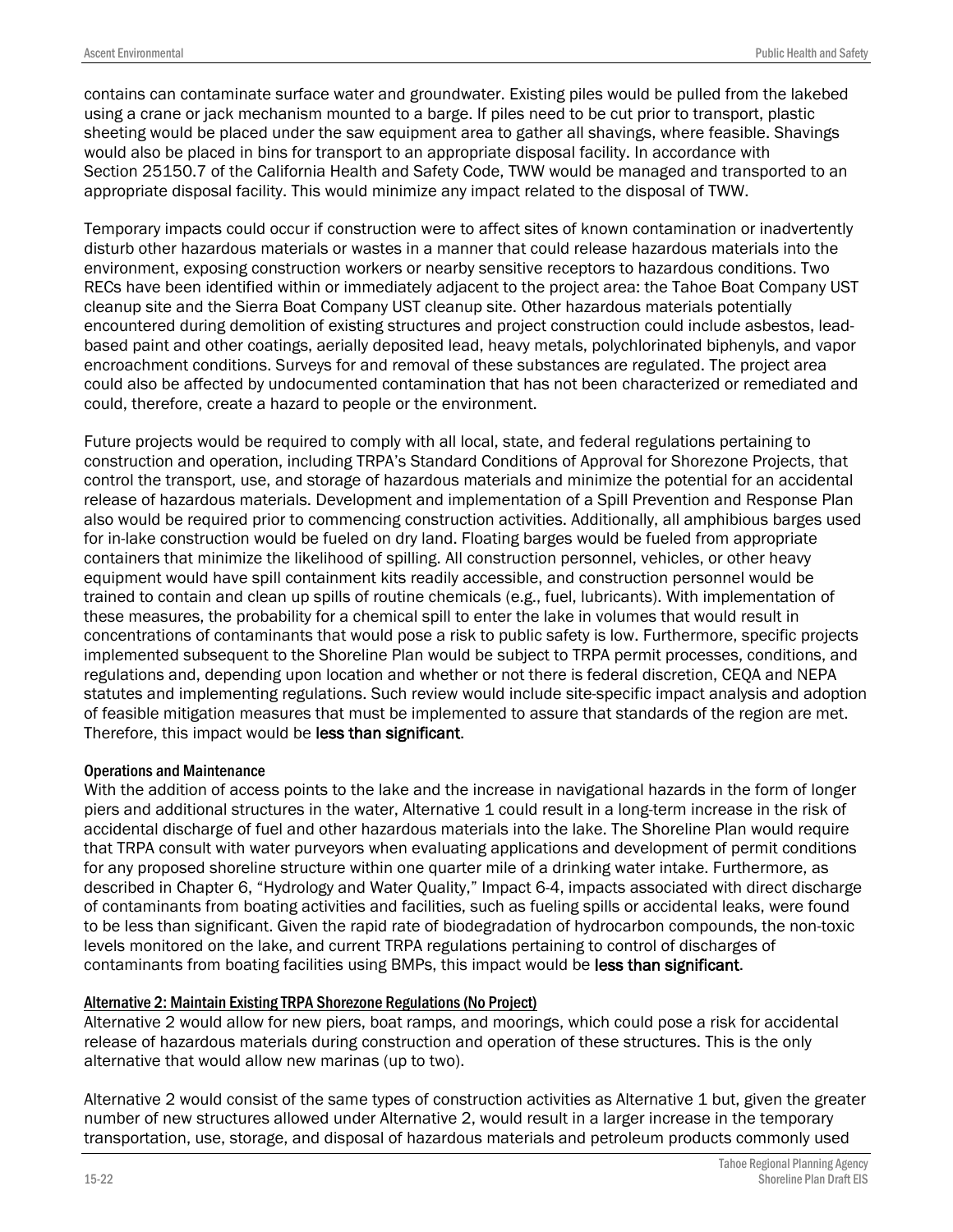at construction sites. For the same reasons discussed under Alternative 1, construction impacts would be less than significant.

Alternative 2 would allow for up to two new marinas which would involve the regular transport of fuel to storage tanks. If USTs are improperly installed or maintained, fuel may leak into waterways, degrading water quality and public health. Future projects under Alternative 2 would be required to be constructed and implemented in compliance with all local, state, and federal regulations. Under the CWA, marinas with an aggregate aboveground oil storage capacity greater than 1,320 U.S. gallons or a completely buried storage capacity greater than 42,000 U.S. gallons are required to prepare a SPCC plan to reduce the threat of oil spills to navigable waters of the United States. The site-specific plan must identify the design, control, training, and response requirements of a facility. This would reduce impacts associated with new marinas.

Alternative 2 would not identify new shoreline protection areas. Existing requirements that address water intakes would remain. TRPA Code Section 60.3.3 would continue to require that water purveyors be consulted in the evaluation of applications and development of permit conditions for any proposed shoreline structure within 600 feet of a drinking water intake, which is a shorter distance than under Alternative 1. However, as described in Chapter 6, "Hydrology and Water Quality," Impact 6-4, given the rapid rate of biodegradation of hydrocarbon compounds, the non-toxic levels monitored on the lake, and current TRPA regulations pertaining to control of discharges of contaminants from boating facilities using BMPs, impacts associated with direct discharge of contaminants from boating activities and facilities were found to be less than significant. Therefore, this impact would be less than significant.

#### Alternative 3: Limit New Development

Alternative 3 would allow for new piers, boat ramps, and moorings, which could pose a risk for accidental release of hazardous materials during construction and operation of these structures.

Alternative 3 consists of the same types of construction activities as Alternative 1 but, given the fewer number of new structures allowed under Alternative 3, would result in a smaller increase in the temporary transportation, use, storage, and disposal of hazardous materials and petroleum products commonly used at construction sites. For the same reasons discussed under Alternative 1, construction impacts would be less than significant.

Alternative 3 would not identify new shoreline protection areas. Existing requirements that address water intakes would remain. TRPA Code Section 60.3.3 would continue to require that water purveyors be consulted with in the evaluation of applications and development of permit conditions for any proposed shoreline structure within 600 feet of a drinking water intake, which is a shorter distance than under Alternative 1. However, as described in Chapter 6, "Hydrology and Water Quality," Impact 6-4, given the rapid rate of biodegradation of hydrocarbon compounds, the non-toxic levels monitored on the lake, and current TRPA regulations pertaining to control of discharges of contaminants from boating facilities using BMPs, impacts associated with direct discharge of contaminants from boating activities and facilities were found to be less than significant. Therefore, this impact would be less than significant.

#### Alternative 4: Expand Public Access and Reduce Existing Development

Alternative 4 would allow for new public piers and would include transfer ratios that would allow some private shorezone structures to be removed and rebuilt in different locations. Construction and operation of these structures could pose a risk for accidental release of hazardous materials.

Alternative 4 consists of the same types of construction activities as Alternative 1 but, given the limited number of new structures allowed under Alternative 4, would result in a smaller increase in the temporary transportation, use, storage, and disposal of hazardous materials and petroleum products commonly used at construction sites. For the same reasons discussed under Alternative 1, construction impacts would be less than significant.

Alternative 4 would not identify new shoreline protection areas. Existing requirements that address water intakes would remain. TRPA Code Section 60.3.3 would continue to require that water purveyors be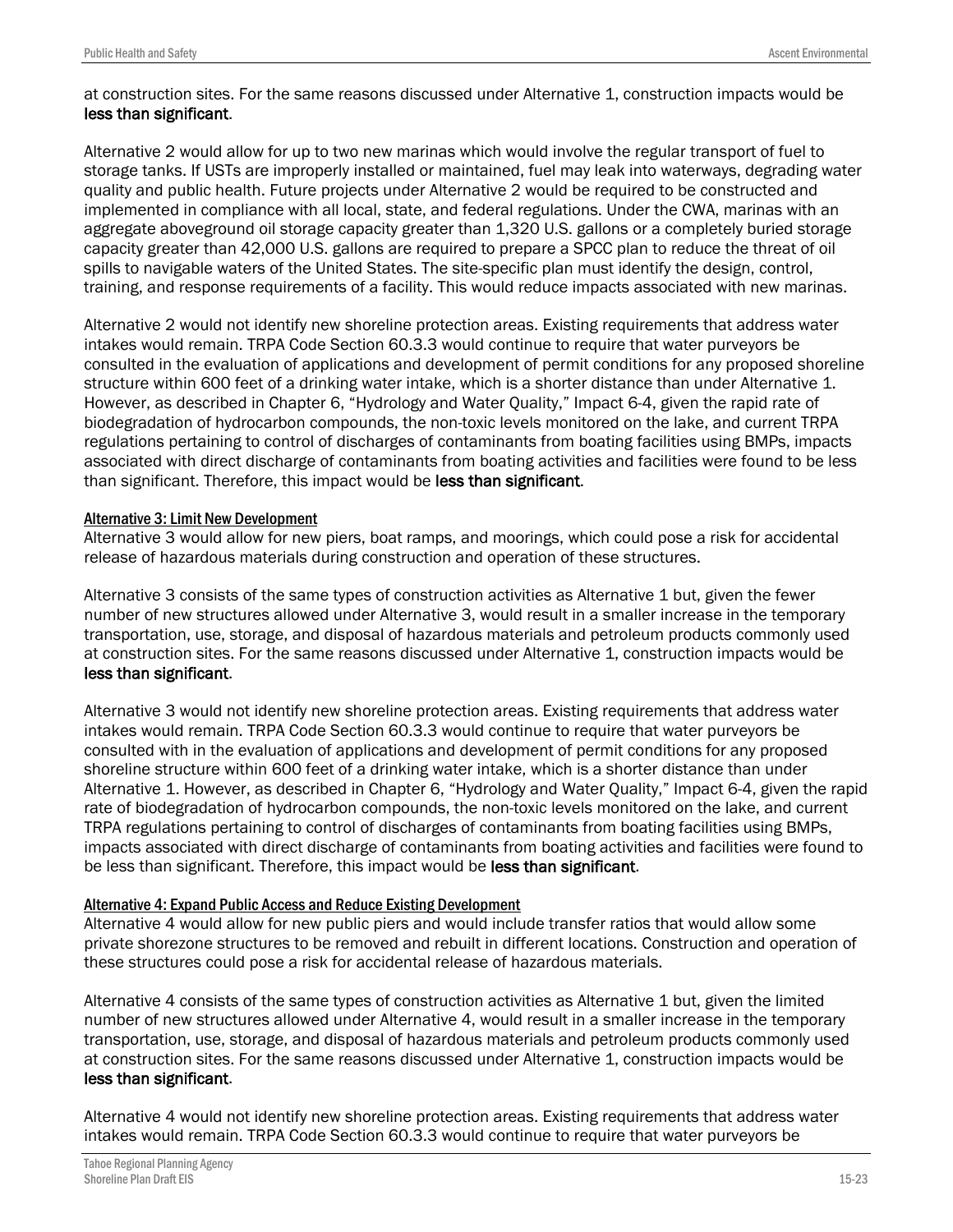consulted with in the evaluation of applications and development of permit conditions for any proposed shoreline structure within 600 feet of a drinking water intake, which is a shorter distance than under Alternative 1. However, as described in Chapter 6, "Hydrology and Water Quality," Impact 6-4, given the rapid rate of biodegradation of hydrocarbon compounds, the non-toxic levels monitored on the lake, and current TRPA regulations pertaining to control of discharges of contaminants from boating facilities using BMPs, impacts associated with direct discharge of contaminants from boating activities and facilities were found to be less than significant. Therefore, this impact would be less than significant.

#### Mitigation Measures

No mitigation is required.

### Impact 15-3: Shoreline emergency access

Implementation of the Shoreline Plan Alternatives 1, 2, or 3 would increase boating activity. Increased boat use would aggravate many of the factors that contribute to boating accidents, leading to an increased need for emergency response services. Emergency responders' ability to access boaters and swimmers in the water could be hindered by the increase in activity in the nearshore, foreshore, and backshore. Furthermore, low water conditions during drought years and under future projected climate scenarios would present a challenge for emergency responders, as some existing lake access points are unavailable during low water conditions. Because most of the emergency responders' watercraft are located on the water, lake access is not an issue for a majority of first responders.

Alternative 1 would incorporate low lake level adaptation strategies along with the provisions of TRPA Code Section 84.10.2, which establishes a framework to provide essential emergency access and egress to Lake Tahoe. Alternative 2 would allow for substantially greater levels of boating activity than Alternative 1. Alternative 2 would maintain existing development standards, focusing development around the natural lake rim elevation of 6,223 feet Lake Tahoe Datum (LTD). Buoy floats and anchors within buoy fields would be allowed to move farther lakeward during periods of low lake levels. Furthermore, TRPA Code Section 84.15.4 allows for temporary structures that extend beyond lake bottom elevation 6,219 feet or the pier headline during low water conditions. Given incorporation of these respective measures, the increase in lake access points, and compliance with applicable federal, state, and local permits, impacts related to shoreline emergency access would be less than significant for Alternatives 1 and 2.

Alternatives 3 and 4 would result in different levels of boating activity—a small increase with Alternative 3, and no projected increase from existing levels with Alternative 4. Alternatives 3 and 4 would maintain existing development standards, focusing development around the natural lake rim elevation of 6,223 feet LTD. Buoy floats and anchors within buoy fields would be allowed to move farther lakeward during periods of low lake levels, but the alternatives contain no other provisions to allow modifications to facilities or structures to be useable during such conditions. Thus, shoreline emergency access could be hindered during low water conditions. This impact would be **potentially significant** for Alternatives 3 and 4. With implementation of Mitigation Measure 15-3, this impact would be reduced to a less-than-significant level.

#### Alternative 1: Proposed Shoreline Plan

Alternative 1 would allow for new piers, boat ramps, and moorings. As described in Impact 15-1, these structures would result in greater shoreline accessibility, increasing boating compared to baseline conditions. This would aggravate many of the factors that contribute to boating accidents, leading to an increased need for emergency response services. Emergency responders' ability to access boaters and swimmers in the water could be hindered by the increase in activity in the nearshore, foreshore, and backshore. Furthermore, some emergency response providers such as the North Tahoe Fire Protection District are currently establishing a marine unit and have cited difficulties in securing a slip for housing their watercraft on the lake (Simons, pers. comm., 2018).

Existing emergency access to the lake is provided primarily by marinas and boat ramps. Because most of the emergency responders' watercraft are located on the water, lake access is not an issue for a majority of first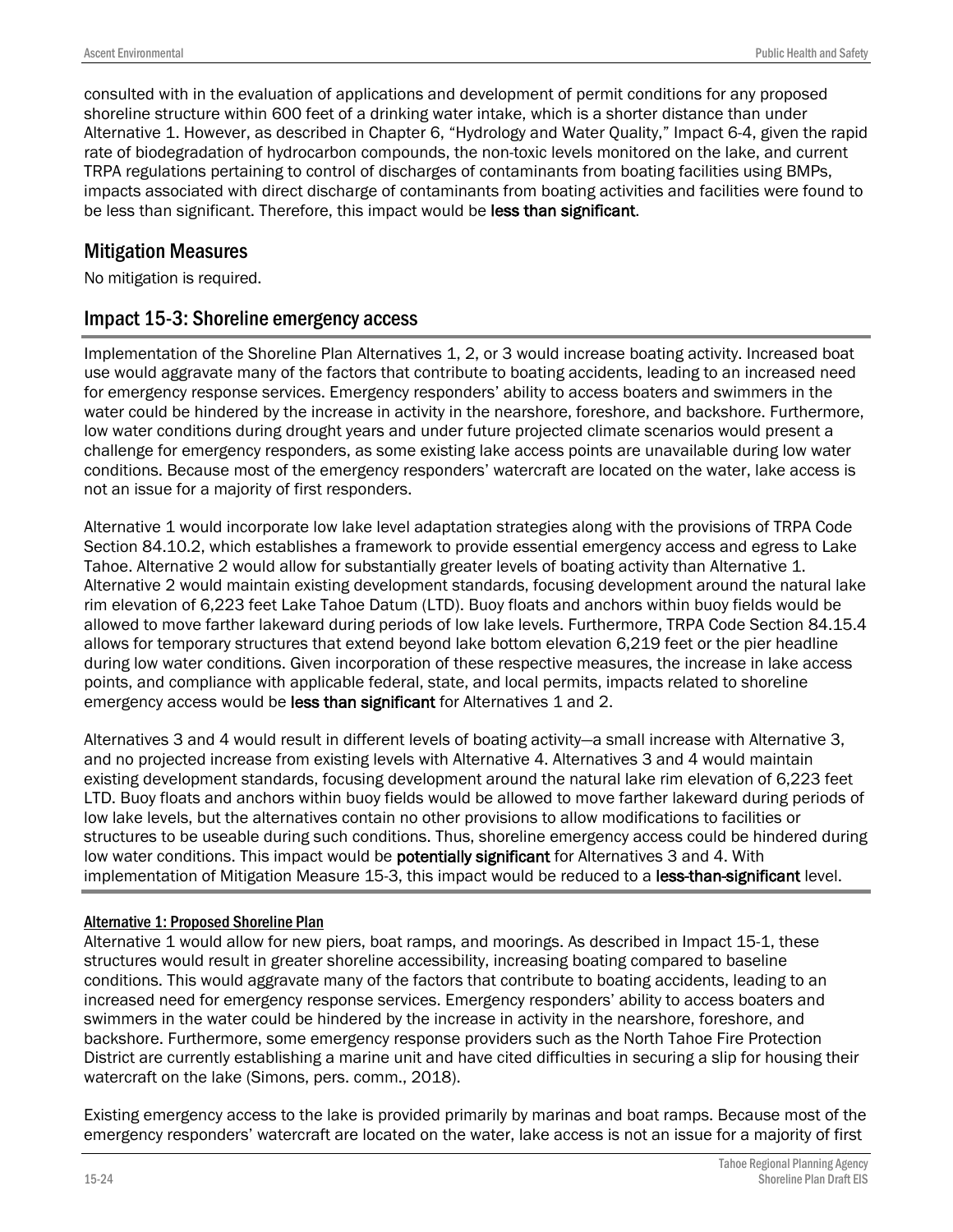responders. Alternative 1 would increase the number of lake access points, which could enhance emergency access to the lake. Furthermore, TRPA Code Section 84.10.2 establishes a framework to provide essential emergency access and egress to Lake Tahoe to protect public health and safety. TRPA allows for the designation of up to one essential public safety facility within each county or jurisdiction plus the U.S. Coast Guard Lake Tahoe Station, which is a second existing essential public health and safety facility in Placer County. These measures and the increase in lake access points would ensure sufficient shoreline emergency access for emergency responders.

Low water conditions during drought years and under future projected climate scenarios would present a challenge for emergency responders, as some existing lake access points are unavailable during low water conditions. For example, an assessment of marina and public boat ramp access in 2015 (a drought year) found that several marinas and four of the six boat ramps evaluated closed early due to water levels (TRPA 2016). A study by the U.S. Bureau of Reclamation concluded that Lake Tahoe would likely experience more frequent low lake level conditions (Reclamation 2015). Generally, emergency response agencies are aware of which emergency access points are available in a given year. In drought years, TRPA allows first responder organizations to designate locations for temporary moorings for regional public safety purposes, such as a marina, pier, or buoy, or a site where a new pier could be constructed pursuant to TRPA Code. Additionally, TRPA would allow for "new" dredging (where dredging has not historically occurred) at marinas, five essential public health and safety facilities, and public boat ramps where previously approved uses exist. New dredging would only be approved upon environmental review and mitigation of significant impacts and compliance with applicable federal, state, and local permits. Alternative 1 would, to the extent feasible and based on site-specific considerations, allow for the reconfiguration of some structures such that they would be operational during low lake levels. Boats would be directed to marinas and public ramps that are operational at such elevations, clustering access near areas with infrastructure and transportation options. Specific low lake level adaptation strategies are detailed in Chapter 2, "Description of Proposed Project and Alternatives," and include relocating buoy floats to additional rows of lakeward anchors, temporary floating pier extensions at marinas, and relocation of existing boat ramps to new sites that are better suited to low lake levels or extension of boat ramps. These measures and the low lake level adaptation strategies would ensure sufficient shoreline emergency access during low water conditions.

Lastly, Alternative 1 would not interfere with implementation of existing regulations or plans pertaining to emergency response or evacuation. Given the provisions for public health and safety within the existing TRPA Code, the increase in lake access points, and the incorporation of low lake level adaptation strategies, impacts to shoreline emergency access from implementation of Alternative 1 would be less than significant.

#### Alternative 2: Maintain Existing TRPA Shorezone Regulations (No Project)

Alternative 2 would allow for new marinas, piers, boat ramps, and moorings. Alternative 2 would result in similar impacts to shoreline emergency access as Alternative 1, but to a greater extent, due to the additional structures and greater levels of boating activity. Alternative 2 would maintain existing development standards, focusing development around the natural lake rim elevation of 6,223 feet LTD. Buoy floats and anchors within buoy fields would be allowed to move farther lakeward during periods of low lake levels. Furthermore, TRPA Code Section 84.15.4 allows for temporary structures that extend beyond lake bottom elevation 6,219 feet or the pier headline during periods when low lake levels prevent or significantly reduce access. Given the provisions for public health and safety within the existing TRPA Code and the overall increase in lake access points, impacts to shoreline emergency access from implementation of Alternative 2 would be less than significant.

#### Alternative 3: Limit New Development

Alternative 3 would allow for new piers, boat ramps, and moorings. Alternative 3 would result in similar impacts to shoreline emergency access as Alternative 1, but to a lesser extent, due to the fewer structures it would allow than Alternative 1. Alternative 3 would maintain existing development standards, focusing development around the natural lake rim elevation of 6,223 feet LTD. Under Alternative 3, up to one new public boat ramp would be allowed. Applications for a new public boat ramp would be considered by TRPA based on the merits of the proposed site selected. This review would consider the existing geographic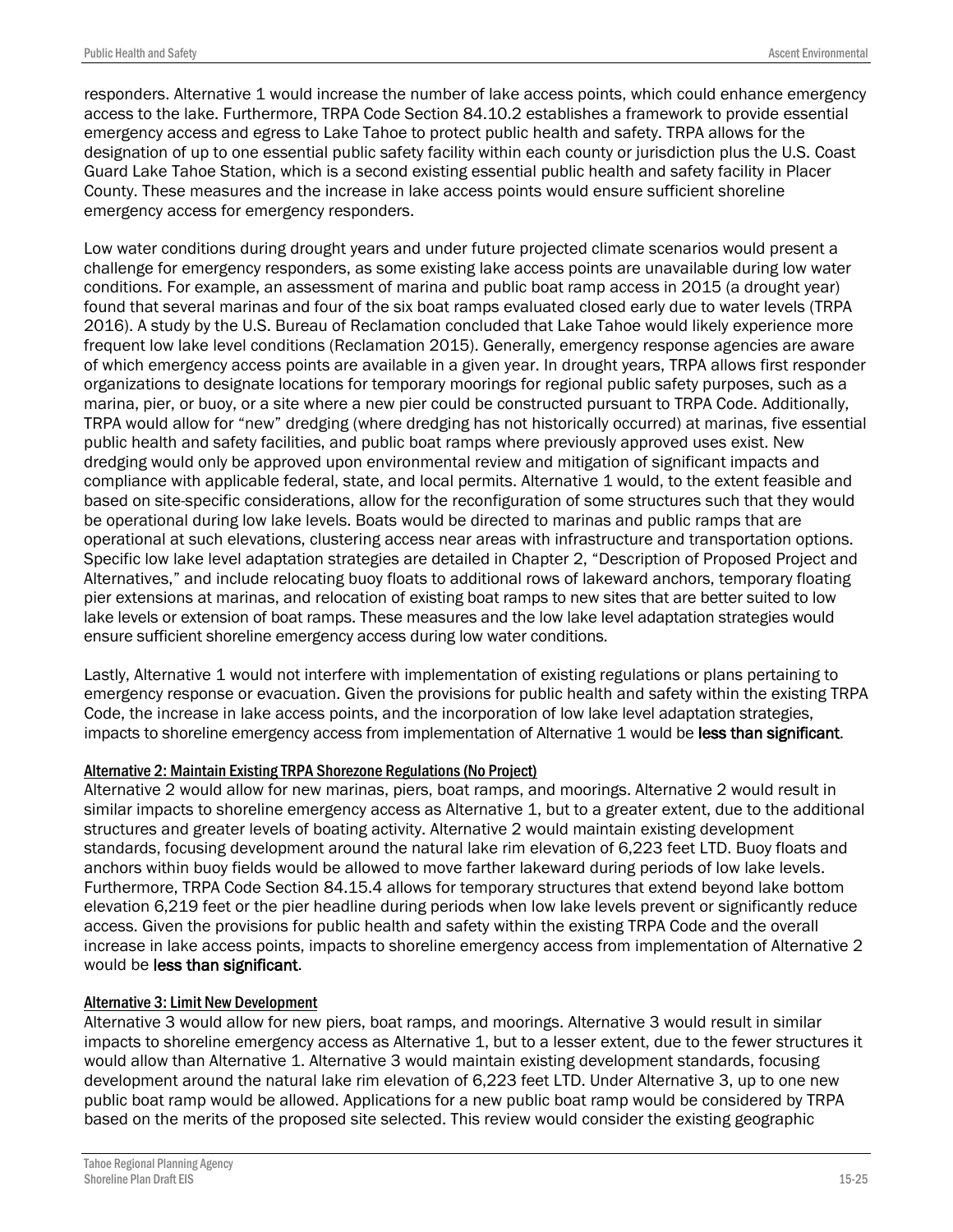distribution of boat ramp access, the relationship of the proposed ramp to clusters of upland development and transportation hubs, and the suitability of the site in terms of depth and bathymetry to accommodate access during periods of low lake levels of 6,220 feet. TRPA would allow relocation of existing boat ramps to new sites that are better suited to low lake levels. Buoy floats and anchors within buoy fields would be allowed to move farther lakeward during periods of low lake levels, but there are no other provisions to allow modifications to facilities or structures to be useable during such conditions. This impact would be potentially significant.

#### Alternative 4: Expand Public Access and Reduce Existing Development

Alternative 4 would allow for new public piers but would reduce existing development such that boating activity would not increase as compared to existing conditions. Alternative 4 would maintain existing development standards, focusing development around the natural lake rim elevation of 6,223 feet LTD. Buoy floats and anchors within buoy fields would be allowed to move farther lakeward during periods of low lake conditions, but there are no other provisions to allow modifications to facilities or structures to be useable during low lake conditions. Thus, shoreline emergency access could be hindered during low water conditions. This impact would be potentially significant.

### Mitigation Measures

### Mitigation 15-3: Implement low lake level adaptation strategies

This mitigation measure would be required for Alternatives 3 and 4.

TRPA will incorporate the following low lake level adaptation strategies to provide shoreline emergency access during low water conditions:

- ▲ Marina buoy fields would be able to include additional rows of lakeward anchors to accommodate low lake levels. Buoy floats could be relocated to the lakeward anchors during low lake levels without increasing the total number of buoys.
- ▲ Marinas would be allowed to use temporary floating pier extensions to provide access for boats when lake levels fall below 6,225 feet LTD.
- Public boat ramps could be expanded to extend farther into the lake, subject to permit conditions.
- New dredging could be allowed at marinas and public boat ramps, subject to permit conditions.

#### Significance after Mitigation

Implementation of Mitigation Measure 15-3 would reduce potentially significant impacts to shoreline emergency access because the low lake level implementation strategies would provide sufficient lake access points that could be available to emergency response providers during low water conditions. Impacts of Alternatives 3 and 4 would be reduced to less-than-significant levels.

### Impact 15-4: Increase demand for on-lake emergency response facilities

Implementation of each alternative would result in new shorezone structures, creating potential for an increase in boating accidents and the accidental release of hazardous materials. This would increase the demand for emergency response services. As discussed in Impact 15-1, the 600-foot no-wake zone, improved public boating safety education programs, expanded safety/enforcement patrols, and compliance with California and Nevada boating safety laws would reduce the risk of boating accidents due to increased boating. Impacts associated with increased navigational hazards would be reduced with implementation of Mitigation Measure 15-1a. As described in Impact 15-2, compliance with all local, state, and federal regulations is sufficient to ensure that any hazardous materials used throughout the project area during construction would not result in adverse effects. Thus, the increased demand for emergency services would likely be minor.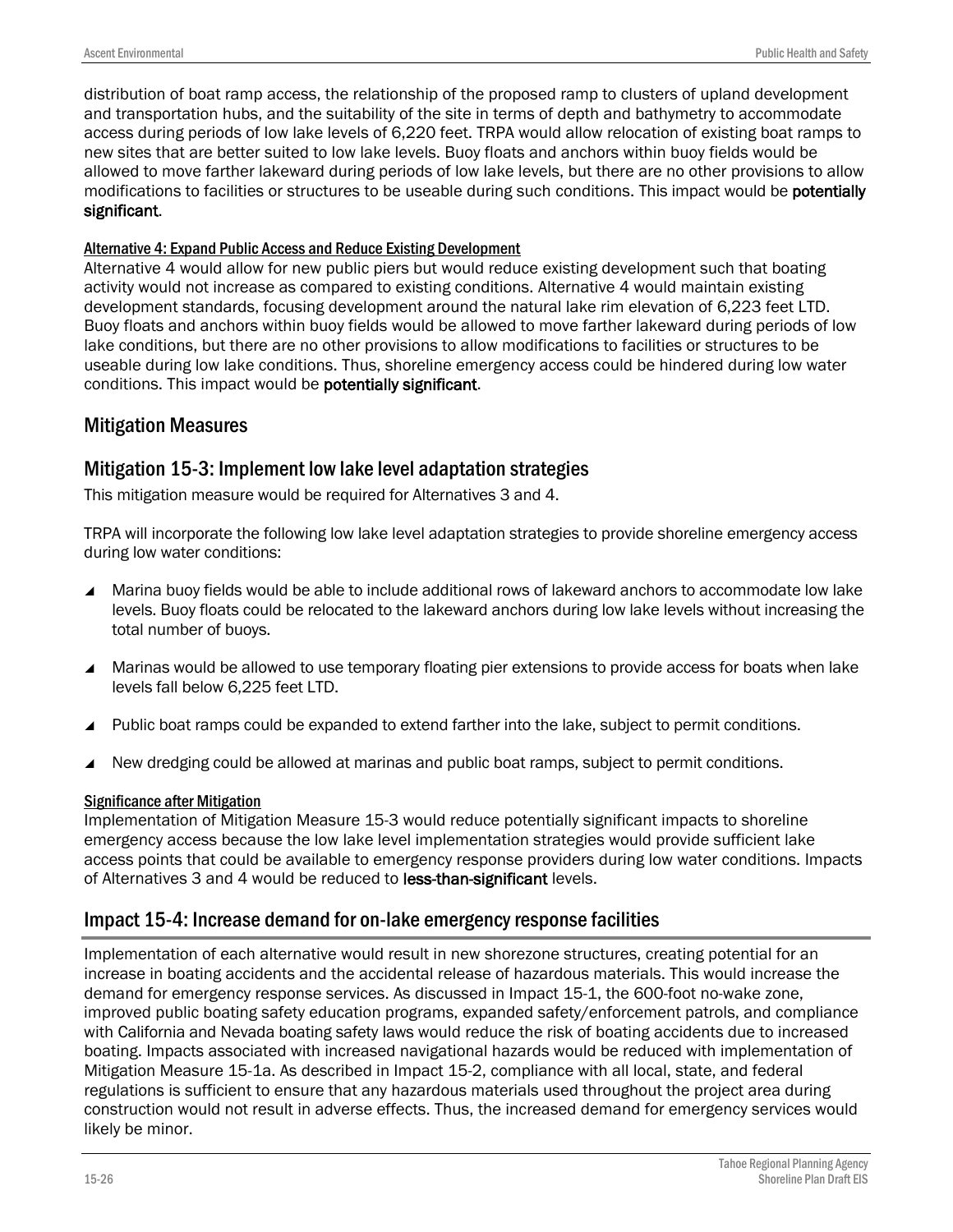Emergency response providers that act on lake-related emergencies indicate that they have adequate capacity to handle additional project-generated demand for emergency services. Furthermore, TRPA Code Section 84.10.2, which allows for the designation of up to one Essential Public Safety Facility within each countyjurisdiction plus the U.S. Coast Guard Lake Tahoe Station, would remain unchanged. In drought years, TRPA allows first responder organizations to designate locations for temporary moorings for regional public safety purposes. This would ensure that emergency providers have adequate access points to the lake and reduce the need for construction of new lake-access facilities, the construction of which could result in adverse effects to the environment. Thus, this impact would be less than significant for all alternatives.

#### Alternative 1: Proposed Shoreline Plan

Alternative 1 would allow for new piers, boat ramps, and moorings. As discussed in Chapter 2, "Description of Proposed Project and Alternatives," the Regional Plan and TRPA Code provisions that govern upland development, including the development of structures along the shoreline but outside of the shorezone, would not be altered by Alternative 1. Thus, Alternative 1 is not considered to be growth-inducing. However, while the project would not increase population growth, it would lead to increased boating activity and could lead to an increase in boating accidents and the accidental release of hazardous materials, as described in Impacts 15-1 and 15-2. This would increase the demand for emergency response services which, in turn, could require new or improved facilities, the construction of which could result in adverse effects to the environment.

As discussed in Impact 15-1, the 600-foot no-wake zone, improved public boating safety education programs, and compliance with California and Nevada boating safety laws would reduce risk of boating accidents due to increased boating. Impacts associated with increased navigational hazards would be reduced with implementation of Mitigation Measure 15-1a, which establishes a 200-foot buffer between motorized watercraft in motion and nonmotorized recreationists outside of no-wake zones and requires new public piers to demonstrate that safe lateral access for nonmotorized watercraft and swimmers would be provided within the no-wake zone. As described in Impact 15-2, compliance with all local, state, and federal regulations is sufficient to ensure that any hazardous materials used throughout the project area during construction would not result in adverse effects. Thus, the increased demand for emergency services would likely be minor.

While any individual fire protection district or law enforcement department has limited capacity, emergency response providers with jurisdiction over the lake operate under mutual aid agreements and coordinate closely so that sufficient patrol boats are on the water each day (Almos, pers. comm., 2018; Dougherty, pers. comm., 2018). Through consultation with the various emergency response providers, it was determined that while increased staffing may be required, there would be adequate capacity to handle additional projectgenerated demand for emergency services and there would be no need for additional facilities (Baxter, pers. comm., 2018; Bello, pers. comm., 2018; Bieber, pers. comm., 2018; Dougherty, pers. comm., 2018; Drennan and Meston, pers. comm., 2018; Green, pers. comm., 2018; Hekhuis, pers. comm., 2018; Simons, pers. comm., 2018; Skibinski, pers. comm., 2018; Upham, pers. comm., 2018; Wooldridge, pers. comm., 2018). Changes in staffing and fundraising for future improvements is already underway at the Tahoe-Douglas Fire Protection District and the North Tahoe Fire Protection District is establishing a Marine Unit to accommodate future need (Baker, pers. comm., 2018; Simons, pers. comm., 2018). Furthermore, TRPA Code Section 84.10.2, which allows for the designation of up to one Essential Public Safety Facility within each county-jurisdiction plus the U.S. Coast Guard Lake Tahoe Station, would remain unchanged. In drought years, TRPA allows first responder organizations to designate locations for temporary moorings for regional public safety purposes. This would ensure that emergency providers have adequate access points to the lake and reduce the need for construction of new lake-access facilities. Therefore, Alternative 1 would not increase demand for emergency services such that new or improved facilities are required, the construction of which could result in adverse effects to the environment. Therefore, this impact would be less than significant.

#### Alternative 2: Maintain Existing TRPA Shorezone Regulations (No Project)

Alternative 2 would allow for new marinas, piers, boat ramps, and moorings. While Alternative 2 would not be growth-inducing, it would result in an increase in boating activity and could lead to an increase in boating